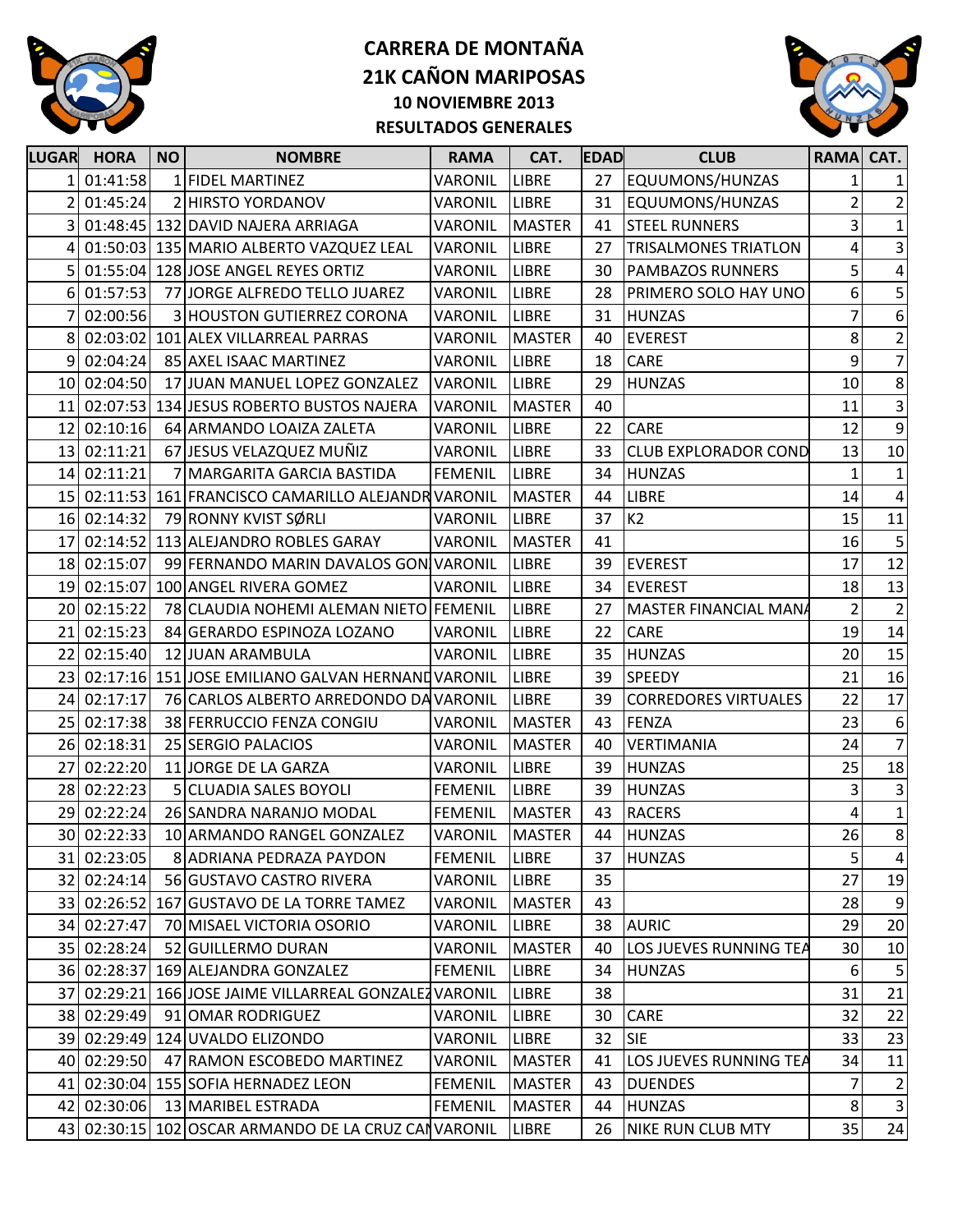



| 44 02:30:21<br>105 FRANCISCO F. MARTINEZ SALAS<br><b>LIBRE</b><br><b>NIKE RUN CLUB MTY</b><br>36<br>VARONIL<br>37<br>25<br>45 02:30:30 149 MARCELO ALANIS<br><b>MASTER</b><br>37<br>12<br><b>VARONIL</b><br>44<br><b>DUENDES</b><br>9<br>46 02:31:10 152 JENNIFFER RIVAS RODRIGUEZ<br><b>FEMENIL</b><br><b>LIBRE</b><br>37<br><b>SAN AGUSTIN</b><br>6<br>38<br>13<br>02:33:07<br>40<br>40 OSCAR LOPEZ BARBACHANO<br>VARONIL<br><b>MASTER</b><br>47<br>14<br>39<br>02:33:52 133 ABRAHAM MORENO REYES<br>51<br>48<br>VARONIL<br><b>MASTER</b><br><b>STEEL RUNNERS</b><br>15<br>02:34:33<br>150 RICARDO ESPINOSA ALAVAREZ<br>VARONIL<br><b>MASTER</b><br>53<br><b>CARE</b><br>40<br>49<br>10<br>50<br>02:34:51<br>156 SILVIA GONZALEZ LOZANO<br><b>FEMENIL</b><br><b>MASTER</b><br>44<br><b>DUENDES</b><br>4<br>02:35:13<br>41<br>51<br>62 LEOPOLDO ROBLES GARCIA<br>VARONIL<br><b>LIBRE</b><br>36<br><b>CARE</b><br>02:35:48<br>50<br><b>CARE</b><br>42<br>16<br>52<br>63 RICARDO LOPEZ GARCIA<br>VARONIL<br><b>MASTER</b><br>27<br>53 02:36:19<br>95 DIEGO ERNESTO GOMEZ IÑIGUEZ VARONIL<br>43<br><b>LIBRE</b><br><b>GUSANITOS RUNNERS</b><br>19<br>$\overline{5}$<br>54 02:36:38<br><b>FEMENIL</b><br>71 REBECA MENDEZ<br><b>MASTER</b><br><b>CONDOR</b><br>11<br>$\Omega$<br>$6 \overline{6}$<br>55<br>02:39:48<br><b>FEMENIL</b><br>12<br>9 MONICA GUERRA ALBARRAN<br><b>MASTER</b><br>40<br><b>HUNZAS</b><br>17<br>44<br>02:41:04<br>136 CHRISTIAN RODRIGUEZ BATTISON<br><b>VARONIL</b><br><b>MASTER</b><br>44<br><b>CORREDORES DEL VALLE</b><br>56<br>28<br>02:42:19<br><b>LIBRE</b><br>21<br>CARE<br>45<br>57<br>93 DANIEL RODRIGUEZ AGUIRRE<br><b>VARONIL</b><br>29<br>58<br>02:42:47<br><b>LIBRE</b><br>46<br>34 JOSE MANUEL MARTINEZ ESPINOZ VARONIL<br><b>LIBRE</b><br>31<br>47<br>18<br>59 02:44:13<br>40<br><b>HUNZAS</b><br>164 SERGIO TAMEZ<br>VARONIL<br><b>MASTER</b><br>30<br>02:44:21<br>38<br>48<br>60<br>4 FERNANDO FLORES IGA<br>VARONIL<br><b>LIBRE</b><br><b>SAN AGUSTIN</b><br>19<br>86 CESAR A. MARTINEZ SALDAÑA<br>K <sub>2</sub><br>02:44:55<br><b>VARONIL</b><br><b>MASTER</b><br>44<br>49<br>61<br>31<br>02:46:17<br><b>LIBRE</b><br>35<br>50<br>62<br>137 ALBERTO JAVIER SINFUENTES MONVARONIL<br>32<br>51<br>02:46:17<br><b>LIBRE</b><br><b>FENZA</b><br>63<br>39 FERRUCCIO ISAAC FENZA DE LA PELVARONIL<br>15<br>02:47:11<br>26<br>13<br>19 EVELYN CORONADO RAMIREZ<br><b>FEMENIL</b><br><b>LIBRE</b><br><b>HUNZAS</b><br>64 I<br>20 <sup>°</sup><br>52<br>65<br>02:47:21<br>14 JORGE ALBERTO GONZALEZ MARTIVARONIL<br><b>MASTER</b><br>47<br><b>GUSANITOS RUNNERS</b><br>21<br>53<br>02:47:26<br>61 JOSE LUIS FARIAS GAYTAN<br>45<br><b>CARE</b><br>66<br>VARONIL<br><b>MASTER</b><br>33<br>54<br>02:47:26<br><b>LIBRE</b><br>25<br>67<br>106 JORGE HUMBERTO QUIROZ GARCI VARONIL<br><b>SUPER RUNNERS MX</b><br>34<br>02:48:10<br>55<br>27 CESAR OSIEL CORONADO MORALE VARONIL<br><b>LIBRE</b><br>33<br><b>SUPER RUNNERS MX</b><br>68<br>$\overline{7}$<br>02:48:54<br>14<br>69<br>21 NORA MADRAZO<br><b>FEMENIL</b><br><b>MASTER</b><br>40<br>22<br>56<br>02:49:53<br>70<br>24 MARIO CALZADA<br>VARONIL<br><b>MASTER</b><br>40<br><b>VERTIMANIA</b><br>15<br>8<br>02:50:05<br>71<br>43 LAURA AREVALO<br><b>FEMENIL</b><br><b>MASTER</b><br>40<br><b>TRIREX</b><br>35<br>57<br>72 02:50:14 118 CARLOS GUERRA RIVERA<br>23<br>VARONIL<br><b>LIBRE</b><br>73<br>02:50:19<br>33 SILVIA MARGARITA LEAL GOMEZ<br>FEMENIL<br><b>MASTER</b><br>43<br>16<br><b>GUSANITOS RUNNERS</b><br>74 02:50:28<br>58<br>44 LUIS LAURO JASSO CISNERNOS<br>VARONIL<br><b>MASTER</b><br><b>TRIREX</b><br>48<br>75 02:50:51 163 ROSA MARIA FLORES HINOJOSA<br>17<br><b>FEMENIL</b><br><b>MASTER</b><br><b>SAN AGUSTIN</b><br>$10\,$<br>44<br>76 02:53:10 130 DIANA PATRICIA VALDEZ MARTINE FEMENIL<br>8 <sup>°</sup><br><b>LIBRE</b><br>39<br><b>HUNZAS</b><br>18<br>36<br>59<br>02:55:10<br>59 GERARDO BUENTELLO PEREZ<br>VARONIL<br><b>LIBRE</b><br>31<br><b>BD TEAM</b><br>77<br>27<br>37<br>78 02:55:24 114 CESAR CELESTINO RODRIGUEZ MA VARONIL<br><b>LIBRE</b><br>60<br>38<br>79 02:56:14 144 CARLOS MARROQUIN TAMEZ<br>VARONIL<br><b>LIBRE</b><br>39<br><b>ROL MTY</b><br>61<br>80 02:56:19<br>31 JAIME MERCADO BOTELLO<br>VARONIL<br><b>MASTER</b><br>44<br>62<br>24<br>$\overline{9}$<br>02:58:28 154 CECY RAMOS GARZA<br><b>FEMENIL</b><br><b>SPEEDY</b><br>81<br><b>LIBRE</b><br>34<br>19<br>11<br>02:58:47<br>159 ELIZABETH ORTEGA DE ANCIRA<br><b>FEMENIL</b><br><b>SPEEDY</b><br>20<br>82<br><b>MASTER</b><br>59<br>83 02:59:20<br>21<br>12<br>32 CLAUDIA VAZQUEZ RODRIGUEZ<br><b>FEMENIL</b><br><b>MASTER</b><br>42<br><b>CORREDORES RIO LA SILLA</b><br>63<br>84 02:59:22<br>39<br>41 JESUS AGUILAR<br>VARONIL<br>37<br>LIBRE<br>85 03:01:37<br>162 DAVID EUGENIO MONTEMAYOR CAVARONIL<br>64<br>25<br><b>MASTER</b><br>45<br><b>SAN AGUSTIN</b><br>86 03:02:26<br>75 JESUS ROBLEDO GUEL | <b>LUGAR</b> | <b>HORA</b> | <b>NO</b> | <b>NOMBRE</b> | <b>RAMA</b> | CAT.          | <b>EDAD</b> | <b>CLUB</b>  | RAMA CAT. |    |
|------------------------------------------------------------------------------------------------------------------------------------------------------------------------------------------------------------------------------------------------------------------------------------------------------------------------------------------------------------------------------------------------------------------------------------------------------------------------------------------------------------------------------------------------------------------------------------------------------------------------------------------------------------------------------------------------------------------------------------------------------------------------------------------------------------------------------------------------------------------------------------------------------------------------------------------------------------------------------------------------------------------------------------------------------------------------------------------------------------------------------------------------------------------------------------------------------------------------------------------------------------------------------------------------------------------------------------------------------------------------------------------------------------------------------------------------------------------------------------------------------------------------------------------------------------------------------------------------------------------------------------------------------------------------------------------------------------------------------------------------------------------------------------------------------------------------------------------------------------------------------------------------------------------------------------------------------------------------------------------------------------------------------------------------------------------------------------------------------------------------------------------------------------------------------------------------------------------------------------------------------------------------------------------------------------------------------------------------------------------------------------------------------------------------------------------------------------------------------------------------------------------------------------------------------------------------------------------------------------------------------------------------------------------------------------------------------------------------------------------------------------------------------------------------------------------------------------------------------------------------------------------------------------------------------------------------------------------------------------------------------------------------------------------------------------------------------------------------------------------------------------------------------------------------------------------------------------------------------------------------------------------------------------------------------------------------------------------------------------------------------------------------------------------------------------------------------------------------------------------------------------------------------------------------------------------------------------------------------------------------------------------------------------------------------------------------------------------------------------------------------------------------------------------------------------------------------------------------------------------------------------------------------------------------------------------------------------------------------------------------------------------------------------------------------------------------------------------------------------------------------------------------------------------------------------------------------------------------------------------------------------------------------------------------------------------------------------------------------------------------------------------------------------------------------------------------------------------------------------------------------------------------------------------------------------------------------------------------------------------------------------------------------------------------------------------------------------------------------------------------------------------------------------------------------------------------------------------------------------------------------------------------------------------|--------------|-------------|-----------|---------------|-------------|---------------|-------------|--------------|-----------|----|
| 26<br>7<br>$\overline{9}$<br>23                                                                                                                                                                                                                                                                                                                                                                                                                                                                                                                                                                                                                                                                                                                                                                                                                                                                                                                                                                                                                                                                                                                                                                                                                                                                                                                                                                                                                                                                                                                                                                                                                                                                                                                                                                                                                                                                                                                                                                                                                                                                                                                                                                                                                                                                                                                                                                                                                                                                                                                                                                                                                                                                                                                                                                                                                                                                                                                                                                                                                                                                                                                                                                                                                                                                                                                                                                                                                                                                                                                                                                                                                                                                                                                                                                                                                                                                                                                                                                                                                                                                                                                                                                                                                                                                                                                                                                                                                                                                                                                                                                                                                                                                                                                                                                                                                                                                                  |              |             |           |               |             |               |             |              |           |    |
|                                                                                                                                                                                                                                                                                                                                                                                                                                                                                                                                                                                                                                                                                                                                                                                                                                                                                                                                                                                                                                                                                                                                                                                                                                                                                                                                                                                                                                                                                                                                                                                                                                                                                                                                                                                                                                                                                                                                                                                                                                                                                                                                                                                                                                                                                                                                                                                                                                                                                                                                                                                                                                                                                                                                                                                                                                                                                                                                                                                                                                                                                                                                                                                                                                                                                                                                                                                                                                                                                                                                                                                                                                                                                                                                                                                                                                                                                                                                                                                                                                                                                                                                                                                                                                                                                                                                                                                                                                                                                                                                                                                                                                                                                                                                                                                                                                                                                                                  |              |             |           |               |             |               |             |              |           |    |
|                                                                                                                                                                                                                                                                                                                                                                                                                                                                                                                                                                                                                                                                                                                                                                                                                                                                                                                                                                                                                                                                                                                                                                                                                                                                                                                                                                                                                                                                                                                                                                                                                                                                                                                                                                                                                                                                                                                                                                                                                                                                                                                                                                                                                                                                                                                                                                                                                                                                                                                                                                                                                                                                                                                                                                                                                                                                                                                                                                                                                                                                                                                                                                                                                                                                                                                                                                                                                                                                                                                                                                                                                                                                                                                                                                                                                                                                                                                                                                                                                                                                                                                                                                                                                                                                                                                                                                                                                                                                                                                                                                                                                                                                                                                                                                                                                                                                                                                  |              |             |           |               |             |               |             |              |           |    |
|                                                                                                                                                                                                                                                                                                                                                                                                                                                                                                                                                                                                                                                                                                                                                                                                                                                                                                                                                                                                                                                                                                                                                                                                                                                                                                                                                                                                                                                                                                                                                                                                                                                                                                                                                                                                                                                                                                                                                                                                                                                                                                                                                                                                                                                                                                                                                                                                                                                                                                                                                                                                                                                                                                                                                                                                                                                                                                                                                                                                                                                                                                                                                                                                                                                                                                                                                                                                                                                                                                                                                                                                                                                                                                                                                                                                                                                                                                                                                                                                                                                                                                                                                                                                                                                                                                                                                                                                                                                                                                                                                                                                                                                                                                                                                                                                                                                                                                                  |              |             |           |               |             |               |             |              |           |    |
|                                                                                                                                                                                                                                                                                                                                                                                                                                                                                                                                                                                                                                                                                                                                                                                                                                                                                                                                                                                                                                                                                                                                                                                                                                                                                                                                                                                                                                                                                                                                                                                                                                                                                                                                                                                                                                                                                                                                                                                                                                                                                                                                                                                                                                                                                                                                                                                                                                                                                                                                                                                                                                                                                                                                                                                                                                                                                                                                                                                                                                                                                                                                                                                                                                                                                                                                                                                                                                                                                                                                                                                                                                                                                                                                                                                                                                                                                                                                                                                                                                                                                                                                                                                                                                                                                                                                                                                                                                                                                                                                                                                                                                                                                                                                                                                                                                                                                                                  |              |             |           |               |             |               |             |              |           |    |
|                                                                                                                                                                                                                                                                                                                                                                                                                                                                                                                                                                                                                                                                                                                                                                                                                                                                                                                                                                                                                                                                                                                                                                                                                                                                                                                                                                                                                                                                                                                                                                                                                                                                                                                                                                                                                                                                                                                                                                                                                                                                                                                                                                                                                                                                                                                                                                                                                                                                                                                                                                                                                                                                                                                                                                                                                                                                                                                                                                                                                                                                                                                                                                                                                                                                                                                                                                                                                                                                                                                                                                                                                                                                                                                                                                                                                                                                                                                                                                                                                                                                                                                                                                                                                                                                                                                                                                                                                                                                                                                                                                                                                                                                                                                                                                                                                                                                                                                  |              |             |           |               |             |               |             |              |           |    |
|                                                                                                                                                                                                                                                                                                                                                                                                                                                                                                                                                                                                                                                                                                                                                                                                                                                                                                                                                                                                                                                                                                                                                                                                                                                                                                                                                                                                                                                                                                                                                                                                                                                                                                                                                                                                                                                                                                                                                                                                                                                                                                                                                                                                                                                                                                                                                                                                                                                                                                                                                                                                                                                                                                                                                                                                                                                                                                                                                                                                                                                                                                                                                                                                                                                                                                                                                                                                                                                                                                                                                                                                                                                                                                                                                                                                                                                                                                                                                                                                                                                                                                                                                                                                                                                                                                                                                                                                                                                                                                                                                                                                                                                                                                                                                                                                                                                                                                                  |              |             |           |               |             |               |             |              |           |    |
|                                                                                                                                                                                                                                                                                                                                                                                                                                                                                                                                                                                                                                                                                                                                                                                                                                                                                                                                                                                                                                                                                                                                                                                                                                                                                                                                                                                                                                                                                                                                                                                                                                                                                                                                                                                                                                                                                                                                                                                                                                                                                                                                                                                                                                                                                                                                                                                                                                                                                                                                                                                                                                                                                                                                                                                                                                                                                                                                                                                                                                                                                                                                                                                                                                                                                                                                                                                                                                                                                                                                                                                                                                                                                                                                                                                                                                                                                                                                                                                                                                                                                                                                                                                                                                                                                                                                                                                                                                                                                                                                                                                                                                                                                                                                                                                                                                                                                                                  |              |             |           |               |             |               |             |              |           |    |
|                                                                                                                                                                                                                                                                                                                                                                                                                                                                                                                                                                                                                                                                                                                                                                                                                                                                                                                                                                                                                                                                                                                                                                                                                                                                                                                                                                                                                                                                                                                                                                                                                                                                                                                                                                                                                                                                                                                                                                                                                                                                                                                                                                                                                                                                                                                                                                                                                                                                                                                                                                                                                                                                                                                                                                                                                                                                                                                                                                                                                                                                                                                                                                                                                                                                                                                                                                                                                                                                                                                                                                                                                                                                                                                                                                                                                                                                                                                                                                                                                                                                                                                                                                                                                                                                                                                                                                                                                                                                                                                                                                                                                                                                                                                                                                                                                                                                                                                  |              |             |           |               |             |               |             |              |           |    |
|                                                                                                                                                                                                                                                                                                                                                                                                                                                                                                                                                                                                                                                                                                                                                                                                                                                                                                                                                                                                                                                                                                                                                                                                                                                                                                                                                                                                                                                                                                                                                                                                                                                                                                                                                                                                                                                                                                                                                                                                                                                                                                                                                                                                                                                                                                                                                                                                                                                                                                                                                                                                                                                                                                                                                                                                                                                                                                                                                                                                                                                                                                                                                                                                                                                                                                                                                                                                                                                                                                                                                                                                                                                                                                                                                                                                                                                                                                                                                                                                                                                                                                                                                                                                                                                                                                                                                                                                                                                                                                                                                                                                                                                                                                                                                                                                                                                                                                                  |              |             |           |               |             |               |             |              |           |    |
|                                                                                                                                                                                                                                                                                                                                                                                                                                                                                                                                                                                                                                                                                                                                                                                                                                                                                                                                                                                                                                                                                                                                                                                                                                                                                                                                                                                                                                                                                                                                                                                                                                                                                                                                                                                                                                                                                                                                                                                                                                                                                                                                                                                                                                                                                                                                                                                                                                                                                                                                                                                                                                                                                                                                                                                                                                                                                                                                                                                                                                                                                                                                                                                                                                                                                                                                                                                                                                                                                                                                                                                                                                                                                                                                                                                                                                                                                                                                                                                                                                                                                                                                                                                                                                                                                                                                                                                                                                                                                                                                                                                                                                                                                                                                                                                                                                                                                                                  |              |             |           |               |             |               |             |              |           |    |
|                                                                                                                                                                                                                                                                                                                                                                                                                                                                                                                                                                                                                                                                                                                                                                                                                                                                                                                                                                                                                                                                                                                                                                                                                                                                                                                                                                                                                                                                                                                                                                                                                                                                                                                                                                                                                                                                                                                                                                                                                                                                                                                                                                                                                                                                                                                                                                                                                                                                                                                                                                                                                                                                                                                                                                                                                                                                                                                                                                                                                                                                                                                                                                                                                                                                                                                                                                                                                                                                                                                                                                                                                                                                                                                                                                                                                                                                                                                                                                                                                                                                                                                                                                                                                                                                                                                                                                                                                                                                                                                                                                                                                                                                                                                                                                                                                                                                                                                  |              |             |           |               |             |               |             |              |           |    |
|                                                                                                                                                                                                                                                                                                                                                                                                                                                                                                                                                                                                                                                                                                                                                                                                                                                                                                                                                                                                                                                                                                                                                                                                                                                                                                                                                                                                                                                                                                                                                                                                                                                                                                                                                                                                                                                                                                                                                                                                                                                                                                                                                                                                                                                                                                                                                                                                                                                                                                                                                                                                                                                                                                                                                                                                                                                                                                                                                                                                                                                                                                                                                                                                                                                                                                                                                                                                                                                                                                                                                                                                                                                                                                                                                                                                                                                                                                                                                                                                                                                                                                                                                                                                                                                                                                                                                                                                                                                                                                                                                                                                                                                                                                                                                                                                                                                                                                                  |              |             |           |               |             |               |             |              |           |    |
|                                                                                                                                                                                                                                                                                                                                                                                                                                                                                                                                                                                                                                                                                                                                                                                                                                                                                                                                                                                                                                                                                                                                                                                                                                                                                                                                                                                                                                                                                                                                                                                                                                                                                                                                                                                                                                                                                                                                                                                                                                                                                                                                                                                                                                                                                                                                                                                                                                                                                                                                                                                                                                                                                                                                                                                                                                                                                                                                                                                                                                                                                                                                                                                                                                                                                                                                                                                                                                                                                                                                                                                                                                                                                                                                                                                                                                                                                                                                                                                                                                                                                                                                                                                                                                                                                                                                                                                                                                                                                                                                                                                                                                                                                                                                                                                                                                                                                                                  |              |             |           |               |             |               |             |              |           |    |
|                                                                                                                                                                                                                                                                                                                                                                                                                                                                                                                                                                                                                                                                                                                                                                                                                                                                                                                                                                                                                                                                                                                                                                                                                                                                                                                                                                                                                                                                                                                                                                                                                                                                                                                                                                                                                                                                                                                                                                                                                                                                                                                                                                                                                                                                                                                                                                                                                                                                                                                                                                                                                                                                                                                                                                                                                                                                                                                                                                                                                                                                                                                                                                                                                                                                                                                                                                                                                                                                                                                                                                                                                                                                                                                                                                                                                                                                                                                                                                                                                                                                                                                                                                                                                                                                                                                                                                                                                                                                                                                                                                                                                                                                                                                                                                                                                                                                                                                  |              |             |           |               |             |               |             |              |           |    |
|                                                                                                                                                                                                                                                                                                                                                                                                                                                                                                                                                                                                                                                                                                                                                                                                                                                                                                                                                                                                                                                                                                                                                                                                                                                                                                                                                                                                                                                                                                                                                                                                                                                                                                                                                                                                                                                                                                                                                                                                                                                                                                                                                                                                                                                                                                                                                                                                                                                                                                                                                                                                                                                                                                                                                                                                                                                                                                                                                                                                                                                                                                                                                                                                                                                                                                                                                                                                                                                                                                                                                                                                                                                                                                                                                                                                                                                                                                                                                                                                                                                                                                                                                                                                                                                                                                                                                                                                                                                                                                                                                                                                                                                                                                                                                                                                                                                                                                                  |              |             |           |               |             |               |             |              |           |    |
|                                                                                                                                                                                                                                                                                                                                                                                                                                                                                                                                                                                                                                                                                                                                                                                                                                                                                                                                                                                                                                                                                                                                                                                                                                                                                                                                                                                                                                                                                                                                                                                                                                                                                                                                                                                                                                                                                                                                                                                                                                                                                                                                                                                                                                                                                                                                                                                                                                                                                                                                                                                                                                                                                                                                                                                                                                                                                                                                                                                                                                                                                                                                                                                                                                                                                                                                                                                                                                                                                                                                                                                                                                                                                                                                                                                                                                                                                                                                                                                                                                                                                                                                                                                                                                                                                                                                                                                                                                                                                                                                                                                                                                                                                                                                                                                                                                                                                                                  |              |             |           |               |             |               |             |              |           |    |
|                                                                                                                                                                                                                                                                                                                                                                                                                                                                                                                                                                                                                                                                                                                                                                                                                                                                                                                                                                                                                                                                                                                                                                                                                                                                                                                                                                                                                                                                                                                                                                                                                                                                                                                                                                                                                                                                                                                                                                                                                                                                                                                                                                                                                                                                                                                                                                                                                                                                                                                                                                                                                                                                                                                                                                                                                                                                                                                                                                                                                                                                                                                                                                                                                                                                                                                                                                                                                                                                                                                                                                                                                                                                                                                                                                                                                                                                                                                                                                                                                                                                                                                                                                                                                                                                                                                                                                                                                                                                                                                                                                                                                                                                                                                                                                                                                                                                                                                  |              |             |           |               |             |               |             |              |           |    |
|                                                                                                                                                                                                                                                                                                                                                                                                                                                                                                                                                                                                                                                                                                                                                                                                                                                                                                                                                                                                                                                                                                                                                                                                                                                                                                                                                                                                                                                                                                                                                                                                                                                                                                                                                                                                                                                                                                                                                                                                                                                                                                                                                                                                                                                                                                                                                                                                                                                                                                                                                                                                                                                                                                                                                                                                                                                                                                                                                                                                                                                                                                                                                                                                                                                                                                                                                                                                                                                                                                                                                                                                                                                                                                                                                                                                                                                                                                                                                                                                                                                                                                                                                                                                                                                                                                                                                                                                                                                                                                                                                                                                                                                                                                                                                                                                                                                                                                                  |              |             |           |               |             |               |             |              |           |    |
|                                                                                                                                                                                                                                                                                                                                                                                                                                                                                                                                                                                                                                                                                                                                                                                                                                                                                                                                                                                                                                                                                                                                                                                                                                                                                                                                                                                                                                                                                                                                                                                                                                                                                                                                                                                                                                                                                                                                                                                                                                                                                                                                                                                                                                                                                                                                                                                                                                                                                                                                                                                                                                                                                                                                                                                                                                                                                                                                                                                                                                                                                                                                                                                                                                                                                                                                                                                                                                                                                                                                                                                                                                                                                                                                                                                                                                                                                                                                                                                                                                                                                                                                                                                                                                                                                                                                                                                                                                                                                                                                                                                                                                                                                                                                                                                                                                                                                                                  |              |             |           |               |             |               |             |              |           |    |
|                                                                                                                                                                                                                                                                                                                                                                                                                                                                                                                                                                                                                                                                                                                                                                                                                                                                                                                                                                                                                                                                                                                                                                                                                                                                                                                                                                                                                                                                                                                                                                                                                                                                                                                                                                                                                                                                                                                                                                                                                                                                                                                                                                                                                                                                                                                                                                                                                                                                                                                                                                                                                                                                                                                                                                                                                                                                                                                                                                                                                                                                                                                                                                                                                                                                                                                                                                                                                                                                                                                                                                                                                                                                                                                                                                                                                                                                                                                                                                                                                                                                                                                                                                                                                                                                                                                                                                                                                                                                                                                                                                                                                                                                                                                                                                                                                                                                                                                  |              |             |           |               |             |               |             |              |           |    |
|                                                                                                                                                                                                                                                                                                                                                                                                                                                                                                                                                                                                                                                                                                                                                                                                                                                                                                                                                                                                                                                                                                                                                                                                                                                                                                                                                                                                                                                                                                                                                                                                                                                                                                                                                                                                                                                                                                                                                                                                                                                                                                                                                                                                                                                                                                                                                                                                                                                                                                                                                                                                                                                                                                                                                                                                                                                                                                                                                                                                                                                                                                                                                                                                                                                                                                                                                                                                                                                                                                                                                                                                                                                                                                                                                                                                                                                                                                                                                                                                                                                                                                                                                                                                                                                                                                                                                                                                                                                                                                                                                                                                                                                                                                                                                                                                                                                                                                                  |              |             |           |               |             |               |             |              |           |    |
|                                                                                                                                                                                                                                                                                                                                                                                                                                                                                                                                                                                                                                                                                                                                                                                                                                                                                                                                                                                                                                                                                                                                                                                                                                                                                                                                                                                                                                                                                                                                                                                                                                                                                                                                                                                                                                                                                                                                                                                                                                                                                                                                                                                                                                                                                                                                                                                                                                                                                                                                                                                                                                                                                                                                                                                                                                                                                                                                                                                                                                                                                                                                                                                                                                                                                                                                                                                                                                                                                                                                                                                                                                                                                                                                                                                                                                                                                                                                                                                                                                                                                                                                                                                                                                                                                                                                                                                                                                                                                                                                                                                                                                                                                                                                                                                                                                                                                                                  |              |             |           |               |             |               |             |              |           |    |
|                                                                                                                                                                                                                                                                                                                                                                                                                                                                                                                                                                                                                                                                                                                                                                                                                                                                                                                                                                                                                                                                                                                                                                                                                                                                                                                                                                                                                                                                                                                                                                                                                                                                                                                                                                                                                                                                                                                                                                                                                                                                                                                                                                                                                                                                                                                                                                                                                                                                                                                                                                                                                                                                                                                                                                                                                                                                                                                                                                                                                                                                                                                                                                                                                                                                                                                                                                                                                                                                                                                                                                                                                                                                                                                                                                                                                                                                                                                                                                                                                                                                                                                                                                                                                                                                                                                                                                                                                                                                                                                                                                                                                                                                                                                                                                                                                                                                                                                  |              |             |           |               |             |               |             |              |           |    |
|                                                                                                                                                                                                                                                                                                                                                                                                                                                                                                                                                                                                                                                                                                                                                                                                                                                                                                                                                                                                                                                                                                                                                                                                                                                                                                                                                                                                                                                                                                                                                                                                                                                                                                                                                                                                                                                                                                                                                                                                                                                                                                                                                                                                                                                                                                                                                                                                                                                                                                                                                                                                                                                                                                                                                                                                                                                                                                                                                                                                                                                                                                                                                                                                                                                                                                                                                                                                                                                                                                                                                                                                                                                                                                                                                                                                                                                                                                                                                                                                                                                                                                                                                                                                                                                                                                                                                                                                                                                                                                                                                                                                                                                                                                                                                                                                                                                                                                                  |              |             |           |               |             |               |             |              |           |    |
|                                                                                                                                                                                                                                                                                                                                                                                                                                                                                                                                                                                                                                                                                                                                                                                                                                                                                                                                                                                                                                                                                                                                                                                                                                                                                                                                                                                                                                                                                                                                                                                                                                                                                                                                                                                                                                                                                                                                                                                                                                                                                                                                                                                                                                                                                                                                                                                                                                                                                                                                                                                                                                                                                                                                                                                                                                                                                                                                                                                                                                                                                                                                                                                                                                                                                                                                                                                                                                                                                                                                                                                                                                                                                                                                                                                                                                                                                                                                                                                                                                                                                                                                                                                                                                                                                                                                                                                                                                                                                                                                                                                                                                                                                                                                                                                                                                                                                                                  |              |             |           |               |             |               |             |              |           |    |
|                                                                                                                                                                                                                                                                                                                                                                                                                                                                                                                                                                                                                                                                                                                                                                                                                                                                                                                                                                                                                                                                                                                                                                                                                                                                                                                                                                                                                                                                                                                                                                                                                                                                                                                                                                                                                                                                                                                                                                                                                                                                                                                                                                                                                                                                                                                                                                                                                                                                                                                                                                                                                                                                                                                                                                                                                                                                                                                                                                                                                                                                                                                                                                                                                                                                                                                                                                                                                                                                                                                                                                                                                                                                                                                                                                                                                                                                                                                                                                                                                                                                                                                                                                                                                                                                                                                                                                                                                                                                                                                                                                                                                                                                                                                                                                                                                                                                                                                  |              |             |           |               |             |               |             |              |           |    |
|                                                                                                                                                                                                                                                                                                                                                                                                                                                                                                                                                                                                                                                                                                                                                                                                                                                                                                                                                                                                                                                                                                                                                                                                                                                                                                                                                                                                                                                                                                                                                                                                                                                                                                                                                                                                                                                                                                                                                                                                                                                                                                                                                                                                                                                                                                                                                                                                                                                                                                                                                                                                                                                                                                                                                                                                                                                                                                                                                                                                                                                                                                                                                                                                                                                                                                                                                                                                                                                                                                                                                                                                                                                                                                                                                                                                                                                                                                                                                                                                                                                                                                                                                                                                                                                                                                                                                                                                                                                                                                                                                                                                                                                                                                                                                                                                                                                                                                                  |              |             |           |               |             |               |             |              |           |    |
|                                                                                                                                                                                                                                                                                                                                                                                                                                                                                                                                                                                                                                                                                                                                                                                                                                                                                                                                                                                                                                                                                                                                                                                                                                                                                                                                                                                                                                                                                                                                                                                                                                                                                                                                                                                                                                                                                                                                                                                                                                                                                                                                                                                                                                                                                                                                                                                                                                                                                                                                                                                                                                                                                                                                                                                                                                                                                                                                                                                                                                                                                                                                                                                                                                                                                                                                                                                                                                                                                                                                                                                                                                                                                                                                                                                                                                                                                                                                                                                                                                                                                                                                                                                                                                                                                                                                                                                                                                                                                                                                                                                                                                                                                                                                                                                                                                                                                                                  |              |             |           |               |             |               |             |              |           |    |
|                                                                                                                                                                                                                                                                                                                                                                                                                                                                                                                                                                                                                                                                                                                                                                                                                                                                                                                                                                                                                                                                                                                                                                                                                                                                                                                                                                                                                                                                                                                                                                                                                                                                                                                                                                                                                                                                                                                                                                                                                                                                                                                                                                                                                                                                                                                                                                                                                                                                                                                                                                                                                                                                                                                                                                                                                                                                                                                                                                                                                                                                                                                                                                                                                                                                                                                                                                                                                                                                                                                                                                                                                                                                                                                                                                                                                                                                                                                                                                                                                                                                                                                                                                                                                                                                                                                                                                                                                                                                                                                                                                                                                                                                                                                                                                                                                                                                                                                  |              |             |           |               |             |               |             |              |           |    |
|                                                                                                                                                                                                                                                                                                                                                                                                                                                                                                                                                                                                                                                                                                                                                                                                                                                                                                                                                                                                                                                                                                                                                                                                                                                                                                                                                                                                                                                                                                                                                                                                                                                                                                                                                                                                                                                                                                                                                                                                                                                                                                                                                                                                                                                                                                                                                                                                                                                                                                                                                                                                                                                                                                                                                                                                                                                                                                                                                                                                                                                                                                                                                                                                                                                                                                                                                                                                                                                                                                                                                                                                                                                                                                                                                                                                                                                                                                                                                                                                                                                                                                                                                                                                                                                                                                                                                                                                                                                                                                                                                                                                                                                                                                                                                                                                                                                                                                                  |              |             |           |               |             |               |             |              |           |    |
|                                                                                                                                                                                                                                                                                                                                                                                                                                                                                                                                                                                                                                                                                                                                                                                                                                                                                                                                                                                                                                                                                                                                                                                                                                                                                                                                                                                                                                                                                                                                                                                                                                                                                                                                                                                                                                                                                                                                                                                                                                                                                                                                                                                                                                                                                                                                                                                                                                                                                                                                                                                                                                                                                                                                                                                                                                                                                                                                                                                                                                                                                                                                                                                                                                                                                                                                                                                                                                                                                                                                                                                                                                                                                                                                                                                                                                                                                                                                                                                                                                                                                                                                                                                                                                                                                                                                                                                                                                                                                                                                                                                                                                                                                                                                                                                                                                                                                                                  |              |             |           |               |             |               |             |              |           |    |
|                                                                                                                                                                                                                                                                                                                                                                                                                                                                                                                                                                                                                                                                                                                                                                                                                                                                                                                                                                                                                                                                                                                                                                                                                                                                                                                                                                                                                                                                                                                                                                                                                                                                                                                                                                                                                                                                                                                                                                                                                                                                                                                                                                                                                                                                                                                                                                                                                                                                                                                                                                                                                                                                                                                                                                                                                                                                                                                                                                                                                                                                                                                                                                                                                                                                                                                                                                                                                                                                                                                                                                                                                                                                                                                                                                                                                                                                                                                                                                                                                                                                                                                                                                                                                                                                                                                                                                                                                                                                                                                                                                                                                                                                                                                                                                                                                                                                                                                  |              |             |           |               |             |               |             |              |           |    |
|                                                                                                                                                                                                                                                                                                                                                                                                                                                                                                                                                                                                                                                                                                                                                                                                                                                                                                                                                                                                                                                                                                                                                                                                                                                                                                                                                                                                                                                                                                                                                                                                                                                                                                                                                                                                                                                                                                                                                                                                                                                                                                                                                                                                                                                                                                                                                                                                                                                                                                                                                                                                                                                                                                                                                                                                                                                                                                                                                                                                                                                                                                                                                                                                                                                                                                                                                                                                                                                                                                                                                                                                                                                                                                                                                                                                                                                                                                                                                                                                                                                                                                                                                                                                                                                                                                                                                                                                                                                                                                                                                                                                                                                                                                                                                                                                                                                                                                                  |              |             |           |               |             |               |             |              |           |    |
|                                                                                                                                                                                                                                                                                                                                                                                                                                                                                                                                                                                                                                                                                                                                                                                                                                                                                                                                                                                                                                                                                                                                                                                                                                                                                                                                                                                                                                                                                                                                                                                                                                                                                                                                                                                                                                                                                                                                                                                                                                                                                                                                                                                                                                                                                                                                                                                                                                                                                                                                                                                                                                                                                                                                                                                                                                                                                                                                                                                                                                                                                                                                                                                                                                                                                                                                                                                                                                                                                                                                                                                                                                                                                                                                                                                                                                                                                                                                                                                                                                                                                                                                                                                                                                                                                                                                                                                                                                                                                                                                                                                                                                                                                                                                                                                                                                                                                                                  |              |             |           |               |             |               |             |              |           |    |
|                                                                                                                                                                                                                                                                                                                                                                                                                                                                                                                                                                                                                                                                                                                                                                                                                                                                                                                                                                                                                                                                                                                                                                                                                                                                                                                                                                                                                                                                                                                                                                                                                                                                                                                                                                                                                                                                                                                                                                                                                                                                                                                                                                                                                                                                                                                                                                                                                                                                                                                                                                                                                                                                                                                                                                                                                                                                                                                                                                                                                                                                                                                                                                                                                                                                                                                                                                                                                                                                                                                                                                                                                                                                                                                                                                                                                                                                                                                                                                                                                                                                                                                                                                                                                                                                                                                                                                                                                                                                                                                                                                                                                                                                                                                                                                                                                                                                                                                  |              |             |           |               |             |               |             |              |           |    |
|                                                                                                                                                                                                                                                                                                                                                                                                                                                                                                                                                                                                                                                                                                                                                                                                                                                                                                                                                                                                                                                                                                                                                                                                                                                                                                                                                                                                                                                                                                                                                                                                                                                                                                                                                                                                                                                                                                                                                                                                                                                                                                                                                                                                                                                                                                                                                                                                                                                                                                                                                                                                                                                                                                                                                                                                                                                                                                                                                                                                                                                                                                                                                                                                                                                                                                                                                                                                                                                                                                                                                                                                                                                                                                                                                                                                                                                                                                                                                                                                                                                                                                                                                                                                                                                                                                                                                                                                                                                                                                                                                                                                                                                                                                                                                                                                                                                                                                                  |              |             |           |               |             |               |             |              |           |    |
|                                                                                                                                                                                                                                                                                                                                                                                                                                                                                                                                                                                                                                                                                                                                                                                                                                                                                                                                                                                                                                                                                                                                                                                                                                                                                                                                                                                                                                                                                                                                                                                                                                                                                                                                                                                                                                                                                                                                                                                                                                                                                                                                                                                                                                                                                                                                                                                                                                                                                                                                                                                                                                                                                                                                                                                                                                                                                                                                                                                                                                                                                                                                                                                                                                                                                                                                                                                                                                                                                                                                                                                                                                                                                                                                                                                                                                                                                                                                                                                                                                                                                                                                                                                                                                                                                                                                                                                                                                                                                                                                                                                                                                                                                                                                                                                                                                                                                                                  |              |             |           |               |             |               |             |              |           |    |
|                                                                                                                                                                                                                                                                                                                                                                                                                                                                                                                                                                                                                                                                                                                                                                                                                                                                                                                                                                                                                                                                                                                                                                                                                                                                                                                                                                                                                                                                                                                                                                                                                                                                                                                                                                                                                                                                                                                                                                                                                                                                                                                                                                                                                                                                                                                                                                                                                                                                                                                                                                                                                                                                                                                                                                                                                                                                                                                                                                                                                                                                                                                                                                                                                                                                                                                                                                                                                                                                                                                                                                                                                                                                                                                                                                                                                                                                                                                                                                                                                                                                                                                                                                                                                                                                                                                                                                                                                                                                                                                                                                                                                                                                                                                                                                                                                                                                                                                  |              |             |           |               |             |               |             |              |           |    |
|                                                                                                                                                                                                                                                                                                                                                                                                                                                                                                                                                                                                                                                                                                                                                                                                                                                                                                                                                                                                                                                                                                                                                                                                                                                                                                                                                                                                                                                                                                                                                                                                                                                                                                                                                                                                                                                                                                                                                                                                                                                                                                                                                                                                                                                                                                                                                                                                                                                                                                                                                                                                                                                                                                                                                                                                                                                                                                                                                                                                                                                                                                                                                                                                                                                                                                                                                                                                                                                                                                                                                                                                                                                                                                                                                                                                                                                                                                                                                                                                                                                                                                                                                                                                                                                                                                                                                                                                                                                                                                                                                                                                                                                                                                                                                                                                                                                                                                                  |              |             |           |               |             |               |             |              |           |    |
|                                                                                                                                                                                                                                                                                                                                                                                                                                                                                                                                                                                                                                                                                                                                                                                                                                                                                                                                                                                                                                                                                                                                                                                                                                                                                                                                                                                                                                                                                                                                                                                                                                                                                                                                                                                                                                                                                                                                                                                                                                                                                                                                                                                                                                                                                                                                                                                                                                                                                                                                                                                                                                                                                                                                                                                                                                                                                                                                                                                                                                                                                                                                                                                                                                                                                                                                                                                                                                                                                                                                                                                                                                                                                                                                                                                                                                                                                                                                                                                                                                                                                                                                                                                                                                                                                                                                                                                                                                                                                                                                                                                                                                                                                                                                                                                                                                                                                                                  |              |             |           |               |             |               |             |              |           |    |
|                                                                                                                                                                                                                                                                                                                                                                                                                                                                                                                                                                                                                                                                                                                                                                                                                                                                                                                                                                                                                                                                                                                                                                                                                                                                                                                                                                                                                                                                                                                                                                                                                                                                                                                                                                                                                                                                                                                                                                                                                                                                                                                                                                                                                                                                                                                                                                                                                                                                                                                                                                                                                                                                                                                                                                                                                                                                                                                                                                                                                                                                                                                                                                                                                                                                                                                                                                                                                                                                                                                                                                                                                                                                                                                                                                                                                                                                                                                                                                                                                                                                                                                                                                                                                                                                                                                                                                                                                                                                                                                                                                                                                                                                                                                                                                                                                                                                                                                  |              |             |           |               |             |               |             |              |           |    |
|                                                                                                                                                                                                                                                                                                                                                                                                                                                                                                                                                                                                                                                                                                                                                                                                                                                                                                                                                                                                                                                                                                                                                                                                                                                                                                                                                                                                                                                                                                                                                                                                                                                                                                                                                                                                                                                                                                                                                                                                                                                                                                                                                                                                                                                                                                                                                                                                                                                                                                                                                                                                                                                                                                                                                                                                                                                                                                                                                                                                                                                                                                                                                                                                                                                                                                                                                                                                                                                                                                                                                                                                                                                                                                                                                                                                                                                                                                                                                                                                                                                                                                                                                                                                                                                                                                                                                                                                                                                                                                                                                                                                                                                                                                                                                                                                                                                                                                                  |              |             |           |               | VARONIL     | <b>MASTER</b> | 68          | <b>LIBRE</b> | 65        | 26 |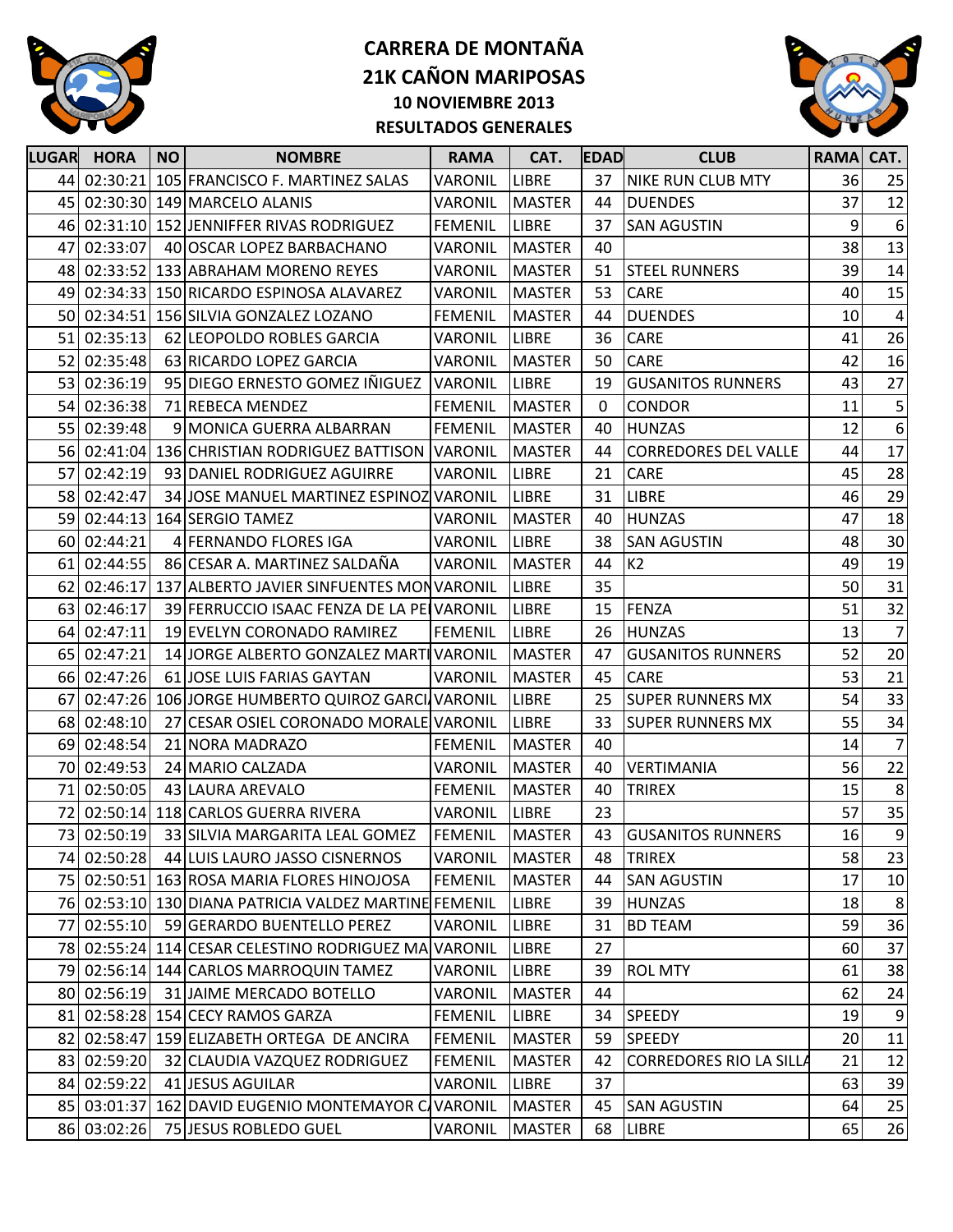



| <b>LUGAR</b> | <b>HORA</b>  | <b>NO</b> | <b>NOMBRE</b>                                           | <b>RAMA</b>    | CAT.          | <b>EDAD</b> | <b>CLUB</b>              | <b>RAMA</b> | CAT. |
|--------------|--------------|-----------|---------------------------------------------------------|----------------|---------------|-------------|--------------------------|-------------|------|
|              | 87 03:03:02  |           | 131 SARAI GUITERREZ VADIERIO                            | <b>FEMENIL</b> | <b>LIBRE</b>  | 31          | <b>STEEL RUNNERS</b>     | 22          | 10   |
| 88           | 03:03:05     |           | 18 DANIELA LOPEZ RAMIREZ                                | <b>FEMENIL</b> | <b>LIBRE</b>  | 19          | <b>HUNZAS</b>            | 23          | 11   |
| 89           | 03:03:44     |           | 35 JORGE EDUARDO FERNADEZ SOTO VARONIL                  |                | <b>LIBRE</b>  | 29          | <b>MID NIGTH RUNNERS</b> | 66          | 40   |
| 90           | 03:03:44     |           | 37 LIZZETH FERNADEZ SOTO                                | VARONIL        | <b>MASTER</b> | 26          | <b>MID NIGTH RUNNERS</b> | 67          | 27   |
| 91           | 03:03:44     |           | 36 YESSICA JUDITH RAMOS CEPEDA                          | <b>FEMENIL</b> | <b>LIBRE</b>  | 30          | <b>MID NIGTH RUNNERS</b> | 24          | 12   |
| 92           | 03:05:53     |           | 82 JAVIER CANALES GARZA                                 | VARONIL        | <b>MASTER</b> | 50          | <b>CIRCULO MERCANTIL</b> | 68          | 28   |
| 93           | 03:07:08     |           | 74 ROBERTO GARZA VIZCAYA                                | VARONIL        | <b>MASTER</b> | 41          |                          | 69          | 29   |
| 94           |              |           | 03:10:56 119 ASTRID EDENIA JIMENEZ SALINAS              | FEMENIL        | <b>MASTER</b> | 45          |                          | 25          | 13   |
| 95           | 03:11:43     |           | 20 JESUS EMILIO LOPEZ GONZALEZ                          | <b>VARONIL</b> | <b>LIBRE</b>  | 31          | <b>HUNZAS</b>            | 70          | 41   |
| 96           |              |           | 03:12:06 170 JOSE RAMON POO DIAZ                        | VARONIL        | <b>MASTER</b> | 50          | <b>SPEEDY</b>            | 71          | 30   |
| 97           | 03:12:14     |           | 104 HERMINIO ANTONIO MONTEMAY (VARONIL                  |                | LIBRE         | 26          | <b>NIKE RUN CLUB MTY</b> | 72          | 42   |
| 98           |              |           | 03:12:35 147 BENITO RETANA GUERRERO                     | VARONIL        | <b>MASTER</b> | 49          | <b>SIGMA</b>             | 73          | 31   |
| 99 l         |              |           | 03:12:41 153 ROSSY RAMOS GARZA                          | <b>FEMENIL</b> | <b>MASTER</b> | 41          | <b>SPEEDY</b>            | 26          | 14   |
|              |              |           | 100 03:12:54 158 MIGDALIA ARIZPE TELLEZ                 | <b>FEMENIL</b> | <b>MASTER</b> | 43          |                          | 27          | 15   |
|              | 101 03:13:04 |           | 42 PEDRO ALVAREZ GONZALEZ                               | <b>VARONIL</b> | <b>MASTER</b> | 43          | <b>CEMEX</b>             | 74          | 32   |
| 102          | 03:13:18     |           | 148 MARCO ANTONIO OVALLE SANDO VARONIL                  |                | <b>MASTER</b> | 50          | <b>SIGMA</b>             | 75          | 33   |
|              |              |           | 103 03:13:20 125 LORENA RODRIGUEZ AGUILAR               | <b>FEMENIL</b> | <b>LIBRE</b>  | 35          | <b>NIKE RUN CLUB MTY</b> | 28          | 13   |
| 104I         | 03:14:10     |           | 15 JUAN JACOBO JASSO RINCON                             | <b>VARONIL</b> | <b>LIBRE</b>  | 35          | <b>HUNZAS</b>            | 76          | 43   |
|              | 105 03:15:16 |           | 46 FRANCISCO MONCAYO RODRIGUE VARONIL                   |                | <b>MASTER</b> | 40          | LOS JUEVES RUNNING TEA   | 77          | 34   |
|              | 106 03:16:50 |           | 48 DAVID DEL BOSQUE                                     | <b>VARONIL</b> | <b>MASTER</b> | 40          | LOS JUEVES RUNNING TEA   | 78          | 35   |
| 107          | 03:17:32     |           | 107 MAURICIO ANTONIO GONZALEZ GOVARONIL                 |                | <b>LIBRE</b>  | 23          |                          | 79          | 44   |
|              | 108 03:18:05 |           | 80 ALEJANDRO ZAVALA ROSAS                               | VARONIL        | <b>LIBRE</b>  | 23          | <b>LIBRE</b>             | 80          | 45   |
|              | 109 03:18:52 |           | 30 HERNALDO LAZCANO MORENO                              | VARONIL        | <b>LIBRE</b>  | 39          | CARE                     | 81          | 46   |
|              | 110 03:19:00 |           | 92 ERICK ALEXIS JUAREZ RUIZ                             | VARONIL        | <b>LIBRE</b>  | 21          | CARE                     | 82          | 47   |
|              | 111 03:19:03 |           | 90 RAMIRO GARZA SANCHEZ                                 | <b>VARONIL</b> | <b>MASTER</b> | 40          | CARE                     | 83          | 36   |
|              | 112 03:19:14 |           | 89 JOSE GERARDO GONZALEZ SALAZA VARONIL                 |                | <b>MASTER</b> | 40          |                          | 84          | 37   |
|              |              |           | 113 03:19:20 165 MARYLIA TORRES ACOSTA                  | <b>FEMENIL</b> | <b>LIBRE</b>  | 33          | <b>TRAINER</b>           | 29          | 14   |
|              |              |           | 114 03:20:04 117 NANCY ESPARZA FLORES                   | <b>FEMENIL</b> | <b>LIBRE</b>  | 33          |                          | 30          | 15   |
|              | 115 03:20:10 |           | 72 ADRIANA VILLASEÑOR RAMIREZ                           | <b>FEMENIL</b> | <b>MASTER</b> | 41          | <b>HUNZAS</b>            | 31          | 16   |
|              | 116 03:20:38 |           | 73 JORGE DEL BARCO LICONA                               | <b>VARONIL</b> | MASTER        | 44          | <b>HUNZAS</b>            | 85          | 38   |
| 117          | 03:20:58     |           | 94 DIANA MIREYA DURON MARTINEZ FEMENIL                  |                | <b>MASTER</b> | 42          | <b>LIBRE</b>             | 32          | 17   |
|              | 118 03:22:53 |           | 50 RAFAEL NAJERA                                        | VARONIL        | <b>MASTER</b> | 40          | LOS JUEVES RUNNING TEA   | 86          | 39   |
|              | 119 03:23:44 |           | 81 ADRIAN LOZANO MARTINEZ                               | VARONIL        | LIBRE         | 30          |                          | 87          | 48   |
|              |              |           | 120 03:23:51 127 ADRIAN LOAIZA SEPULVEDA                | VARONIL        | <b>MASTER</b> | 40          |                          | 88          | 40   |
|              | 121 03:23:51 |           | 126 CAROLA ARTEAGA FRIAS                                | <b>FEMENIL</b> | LIBRE         | 35          | NIKE WE RUN MT           | 33          | 16   |
|              | 122 03:25:09 |           | 45 DOMINGO BENAVIDES                                    | VARONIL        | <b>MASTER</b> | 40          | LOS JUEVES RUNNING TEA   | 89          | 41   |
|              | 123 03:25:09 |           | 51 OSCAR ZAVALA                                         | VARONIL        | <b>MASTER</b> | 41          | LOS JUEVES RUNNING TEA   | 90          | 42   |
|              | 124 03:28:31 |           | 160 ELOINA TREVIÑO GONZALEZ                             | <b>FEMENIL</b> | <b>MASTER</b> | 66          | <b>CLUB LIBRES</b>       | 34          | 18   |
|              | 125 03:35:38 |           | 68 JOSE MANUEL RODRIGUEZ GARCIA VARONIL                 |                | <b>MASTER</b> | 55          | <b>ALTUS</b>             | 91          | 43   |
|              |              |           | 126 03:36:42 111 ANGEL ARTURO GUITERREZ FLORE VARONIL   |                | <b>LIBRE</b>  | 30          | CARE                     | 92          | 49   |
|              |              |           | 127 03:37:40 123 FRANCISCO RAFAEL ALARCON ROC VARONIL   |                | <b>MASTER</b> | 40          | <b>SIE</b>               | 93          | 44   |
|              |              |           | 128 03:37:40 120 DENISSE MICHELLE SALAZAR DE LA FEMENIL |                | <b>LIBRE</b>  | 28          | <b>SIE</b>               | 35          | 17   |
| 129          |              |           | 03:41:19 109 DARIO RODRIGUEZ RODRIGUEZ                  | <b>VARONIL</b> | LIBRE         | 24          | <b>NIKE RUN CLUB MTY</b> | 94          | 50   |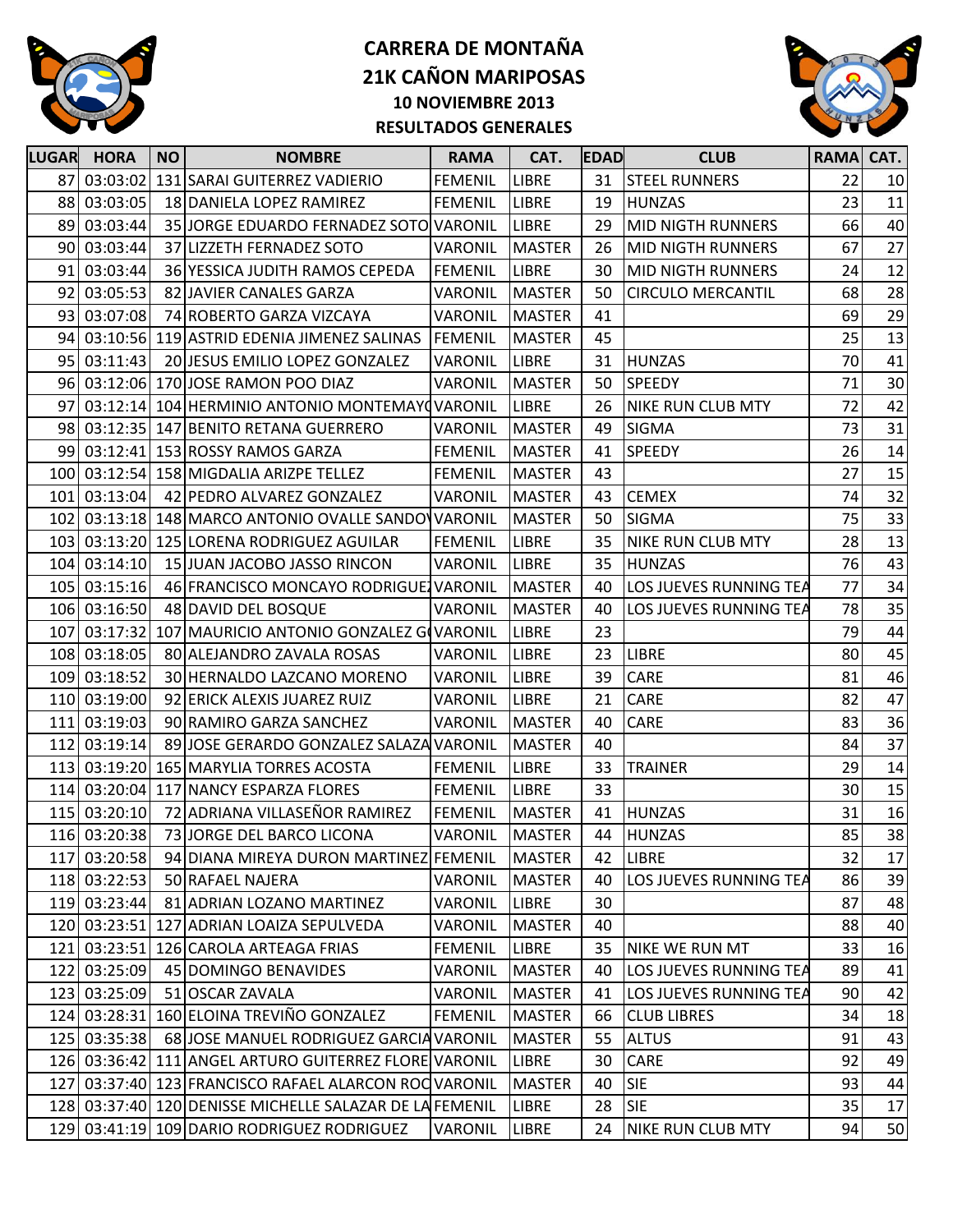



| <b>LUGAR</b>     | <b>HORA</b>  | <b>NO</b> | <b>NOMBRE</b>                                       | <b>RAMA</b>    | CAT.          | <b>EDAD</b> | <b>CLUB</b>              | RAMA CAT. |    |
|------------------|--------------|-----------|-----------------------------------------------------|----------------|---------------|-------------|--------------------------|-----------|----|
|                  | 130 03:42:35 |           | 121 DAVID GONZALEZ UMANZOR                          | VARONIL        | <b>LIBRE</b>  | 34          | SIE                      | 95        | 51 |
| 131              | 03:46:04     |           | 87 JIESUS ARTURO MARTINEZ RAMIRE VARONIL            |                | <b>LIBRE</b>  | 32          |                          | 96        | 52 |
|                  | 132 03:46:04 |           | 88 EDER ALEXIS VAZQUEZ CARRERA                      | <b>VARONIL</b> | <b>LIBRE</b>  | 30          |                          | 97        | 53 |
| 133              | 03:46:39     |           | 28 ARTURO GARCIA BUSTAMANTE                         | <b>VARONIL</b> | <b>LIBRE</b>  | 33          | <b>CARE</b>              | 98        | 54 |
|                  | 134 03:50:32 |           | 57 BERTHA ALICIA MENDOZA ALVARA FEMENIL             |                | <b>MASTER</b> | 40          | <b>RETOS</b>             | 36        | 19 |
| 135 <sup>I</sup> | 03:50:32     |           | 69 LETICIA MENDOZA ALVARADO                         | <b>FEMENIL</b> | <b>MASTER</b> | 41          | <b>RETOS</b>             | 37        | 20 |
|                  | 136 03:53:09 |           | 29 FREDERIC MICHE                                   | VARONIL        | <b>LIBRE</b>  | 38          | <b>CARE</b>              | 99        | 55 |
| 137              | 03:54:15     |           | 129 DIANA E. RUIZ GONZALEZ                          | <b>FEMENIL</b> | <b>LIBRE</b>  | 35          | <b>TRAINER</b>           | 38        | 18 |
|                  | 138 03:57:45 |           | 53 GERARDO RAFAEL FLORES DE LA G VARONIL            |                | <b>LIBRE</b>  | 39          |                          | 100       | 56 |
| 139              |              |           | 03:59:50 146 MARIA GUADALUPE MACIAS                 | <b>FEMENIL</b> | <b>MASTER</b> | 47          | <b>PILLINES</b>          | 39        | 21 |
|                  | 140 04:06:12 |           | 98 JOSE RUBEN VAZQUEZ DOMINGUE VARONIL              |                | <b>MASTER</b> | 45          | POR SENDEROS, CAMINOS    | 101       | 45 |
| 141              | 04:06:35     |           | 54 JUAN IGNACIO SARMIENTO LOZAN VARONIL             |                | <b>MASTER</b> | 44          |                          | 102       | 46 |
| 142              | 04:06:42     |           | 145 RUBEN HIPOLITO FLORES                           | VARONIL        | <b>MASTER</b> | 55          | <b>GUSANITOS RUNNERS</b> | 103       | 47 |
| 143 l            |              |           | 04:06:43 168 SALVADOR ALEJANDRO SAAVEDRA VARONIL    |                | <b>MASTER</b> | 40          |                          | 104       | 48 |
| 144              | 04:09:59     |           | 83 JAZMIN MORENO CERVANTES                          | <b>FEMENIL</b> | <b>LIBRE</b>  | 17          | <b>CARE</b>              | 40        | 19 |
|                  |              |           | 145 04:10:00 110 ADRIANA CAMACHO MONTES             | <b>FEMENIL</b> | <b>LIBRE</b>  | 27          | <b>CARE</b>              | 41        | 20 |
|                  | 146 04:11:09 |           | 65 ALFREDO ELLIOTT ORTIZ SANCHEX VARONIL            |                | <b>LIBRE</b>  | 30          | CARE                     | 105       | 57 |
| 147              | 04:24:06     |           | 66 LUIS ANTONIO FALCON GARCUA                       | <b>VARONIL</b> | <b>LIBRE</b>  | 21          | <b>CARE</b>              | 106       | 58 |
| 148I             | 04:24:22     |           | 122 LAZARO VILLARREAL ELIZONDO                      | VARONIL        | LIBRE         | 38          | <b>SIE</b>               | 107       | 59 |
| 149              |              |           | 04:37:01 139 CATALINA ARZOLA GARCIA                 | <b>FEMENIL</b> | <b>LIBRE</b>  | 38          |                          | 42        | 21 |
|                  |              |           | 150 04:37:11 140 ARTURO GONZALEZ ZUÑIGA             | VARONIL        | <b>LIBRE</b>  | 37          |                          | 108       | 60 |
|                  | 151 04:37:12 |           | 141 JUAN CARLOS GALLEGOS ZUÑIGA                     | <b>VARONIL</b> | <b>LIBRE</b>  | 38          |                          | 109       | 61 |
|                  |              |           | 152 05:05:10 138 GERARDO ANTONIO ASCENCIO ROVARONIL |                | <b>LIBRE</b>  | 30          |                          | 110       | 62 |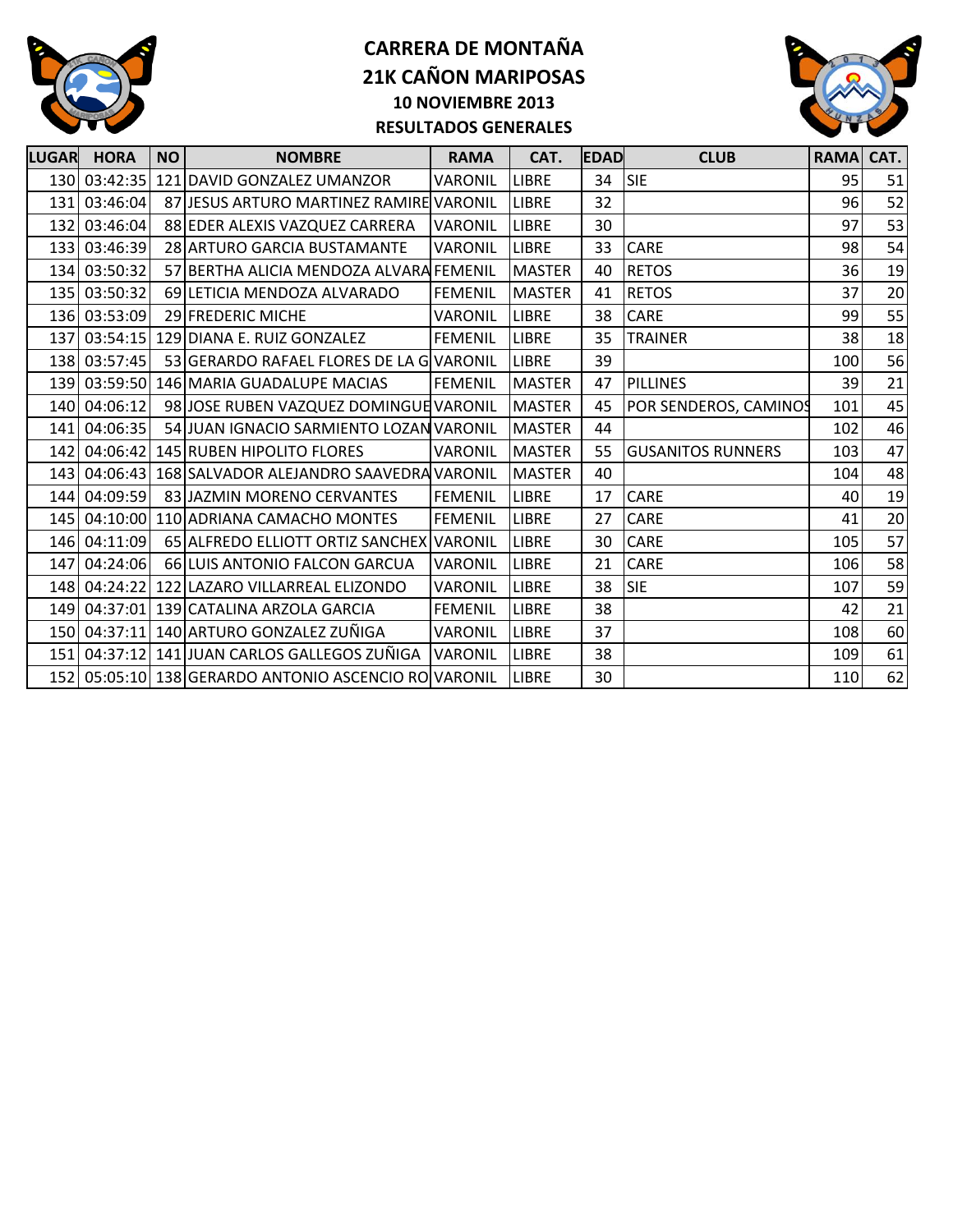



| <b>LUGAR</b> | <b>HORA</b> | <b>NO</b> | <b>NOMBRE</b>                                          | <b>RAMA</b>    | CAT.          | <b>EDAD</b> | <b>CLUB</b>              | GRAL. | CAT.            |
|--------------|-------------|-----------|--------------------------------------------------------|----------------|---------------|-------------|--------------------------|-------|-----------------|
|              | 02:11:21    |           | <b>MARGARITA GARCIA BASTIDA</b>                        | <b>FEMENIL</b> | <b>LIBRE</b>  | 34          | <b>HUNZAS</b>            | 14    | $1\vert$        |
| 2            | 02:15:22    |           | 78 CLAUDIA NOHEMI ALEMAN NIETO FEMENIL                 |                | <b>LIBRE</b>  | 27          | MASTER FINANCIAL MANA    | 20    | $\overline{2}$  |
| 3            | 02:22:23    | 5.        | <b>CLUADIA SALES BOYOLI</b>                            | <b>FEMENIL</b> | <b>LIBRE</b>  | 39          | <b>HUNZAS</b>            | 28    | 3               |
|              | 02:22:24    |           | 26 SANDRA NARANJO MODAL                                | <b>FEMENIL</b> | <b>MASTER</b> | 43          | <b>RACERS</b>            | 29    | $1\vert$        |
| 5            | 02:23:05    |           | 8 ADRIANA PEDRAZA PAYDON                               | <b>FEMENIL</b> | <b>LIBRE</b>  | 37          | <b>HUNZAS</b>            | 31    | $\vert$         |
| $6 \mid$     |             |           | 02:28:37 169 ALEJANDRA GONZALEZ                        | <b>FEMENIL</b> | <b>LIBRE</b>  | 34          | <b>HUNZAS</b>            | 36    | $\mathbf{5}$    |
|              |             |           | 02:30:04 155 SOFIA HERNADEZ LEON                       | <b>FEMENIL</b> | <b>MASTER</b> | 43          | <b>DUENDES</b>           | 41    | $2\vert$        |
| 8            | 02:30:06    |           | 13 MARIBEL ESTRADA                                     | <b>FEMENIL</b> | <b>MASTER</b> | 44          | <b>HUNZAS</b>            | 42    | $\vert$ 3       |
|              |             |           | 9 02:31:10 152 JENNIFFER RIVAS RODRIGUEZ               | <b>FEMENIL</b> | <b>LIBRE</b>  | 37          | <b>SAN AGUSTIN</b>       | 46    | $6 \mid$        |
|              |             |           | 10 02:34:51 156 SILVIA GONZALEZ LOZANO                 | <b>FEMENIL</b> | <b>MASTER</b> | 44          | <b>DUENDES</b>           | 50    | $\vert 4 \vert$ |
| 11           | 02:36:38    |           | 71 REBECA MENDEZ                                       | <b>FEMENIL</b> | <b>MASTER</b> | 0           | <b>CONDOR</b>            | 54    | $\mathbf{5}$    |
|              | 12 02:39:48 |           | 9 MONICA GUERRA ALBARRAN                               | <b>FEMENIL</b> | <b>MASTER</b> | 40          | <b>HUNZAS</b>            | 55    | $6 \mid$        |
|              | 13 02:47:11 |           | 19 EVELYN CORONADO RAMIREZ                             | <b>FEMENIL</b> | <b>LIBRE</b>  | 26          | <b>HUNZAS</b>            | 64    | $\overline{7}$  |
|              | 14 02:48:54 |           | 21 NORA MADRAZO                                        | <b>FEMENIL</b> | <b>MASTER</b> | 40          |                          | 69    | 7               |
|              | 15 02:50:05 |           | 43 LAURA AREVALO                                       | <b>FEMENIL</b> | <b>MASTER</b> | 40          | <b>TRIREX</b>            | 71    | 8 <sup>1</sup>  |
|              | 16 02:50:19 |           | 33 SILVIA MARGARITA LEAL GOMEZ                         | FEMENIL        | <b>MASTER</b> | 43          | <b>GUSANITOS RUNNERS</b> | 73    | $\overline{9}$  |
| 17           |             |           | 02:50:51 163 ROSA MARIA FLORES HINOJOSA                | <b>FEMENIL</b> | <b>MASTER</b> | 44          | <b>SAN AGUSTIN</b>       | 75    | 10              |
|              |             |           | 18 02:53:10 130 DIANA PATRICIA VALDEZ MARTINE FEMENIL  |                | <b>LIBRE</b>  | 39          | <b>HUNZAS</b>            | 76    | 8 <sup>1</sup>  |
|              |             |           | 19 02:58:28 154 CECY RAMOS GARZA                       | <b>FEMENIL</b> | LIBRE         | 34          | <b>SPEEDY</b>            | 81    | $\overline{9}$  |
|              |             |           | 20 02:58:47 159 ELIZABETH ORTEGA DE ANCIRA             | <b>FEMENIL</b> | <b>MASTER</b> | 59          | <b>SPEEDY</b>            | 82    | 11              |
|              | 21 02:59:20 |           | 32 CLAUDIA VAZQUEZ RODRIGUEZ                           | <b>FEMENIL</b> | <b>MASTER</b> | 42          | CORREDORES RIO LA SILLA  | 83    | 12              |
| 22           |             |           | 03:03:02 131 SARAI GUITERREZ VADIERIO                  | <b>FEMENIL</b> | <b>LIBRE</b>  | 31          | <b>STEEL RUNNERS</b>     | 87    | 10              |
|              | 23 03:03:05 |           | 18 DANIELA LOPEZ RAMIREZ                               | <b>FEMENIL</b> | <b>LIBRE</b>  | 19          | <b>HUNZAS</b>            | 88    | 11              |
| 24           | 03:03:44    |           | 36 YESSICA JUDITH RAMOS CEPEDA                         | <b>FEMENIL</b> | <b>LIBRE</b>  | 30          | <b>MID NIGTH RUNNERS</b> | 91    | 12              |
|              |             |           | 25 03:10:56 119 ASTRID EDENIA JIMENEZ SALINAS          | <b>FEMENIL</b> | <b>MASTER</b> | 45          |                          | 94    | 13              |
|              |             |           | 26 03:12:41 153 ROSSY RAMOS GARZA                      | <b>FEMENIL</b> | <b>MASTER</b> | 41          | <b>SPEEDY</b>            | 99    | 14              |
| 27           |             |           | 03:12:54 158 MIGDALIA ARIZPE TELLEZ                    | <b>FEMENIL</b> | <b>MASTER</b> | 43          |                          | 100   | 15              |
|              |             |           | 28 03:13:20 125 LORENA RODRIGUEZ AGUILAR               | <b>FEMENIL</b> | LIBRE         | 35          | <b>NIKE RUN CLUB MTY</b> | 103   | 13              |
| 29           |             |           | 03:19:20 165 MARYLIA TORRES ACOSTA                     | <b>FEMENIL</b> | <b>LIBRE</b>  | 33          | <b>TRAINER</b>           | 113   | 14              |
|              |             |           | 30 03:20:04 117 NANCY ESPARZA FLORES                   | <b>FEMENIL</b> | <b>LIBRE</b>  | 33          |                          | 114   | 15              |
|              |             |           | 31 03:20:10 72 ADRIANA VILLASEÑOR RAMIREZ              | <b>FEMENIL</b> | <b>MASTER</b> |             | 41 HUNZAS                | 115   | 16              |
|              | 32 03:20:58 |           | 94 DIANA MIREYA DURON MARTINEZ FEMENIL                 |                | <b>MASTER</b> | 42          | <b>LIBRE</b>             | 117   | 17              |
|              |             |           | 33 03:23:51 126 CAROLA ARTEAGA FRIAS                   | <b>FEMENIL</b> | LIBRE         | 35          | <b>NIKE WE RUN MT</b>    | 121   | 16              |
|              |             |           | 34 03:28:31 160 ELOINA TREVIÑO GONZALEZ                | <b>FEMENIL</b> | <b>MASTER</b> | 66          | <b>CLUB LIBRES</b>       | 124   | 18              |
|              |             |           | 35 03:37:40 120 DENISSE MICHELLE SALAZAR DE LA FEMENIL |                | <b>LIBRE</b>  | 28          | SIE                      | 128   | $17\,$          |
|              | 36 03:50:32 |           | 57 BERTHA ALICIA MENDOZA ALVARA FEMENIL                |                | <b>MASTER</b> | 40          | <b>RETOS</b>             | 134   | 19              |
|              | 37 03:50:32 |           | 69 LETICIA MENDOZA ALVARADO                            | <b>FEMENIL</b> | <b>MASTER</b> | 41          | <b>RETOS</b>             | 135   | 20              |
|              |             |           | 38 03:54:15 129 DIANA E. RUIZ GONZALEZ                 | <b>FEMENIL</b> | LIBRE         | 35          | <b>TRAINER</b>           | 137   | 18              |
|              |             |           | 39 03:59:50 146 MARIA GUADALUPE MACIAS                 | <b>FEMENIL</b> | <b>MASTER</b> | 47          | <b>PILLINES</b>          | 139   | 21              |
|              | 40 04:09:59 |           | 83 JAZMIN MORENO CERVANTES                             | <b>FEMENIL</b> | <b>LIBRE</b>  | 17          | CARE                     | 144   | 19              |
|              |             |           | 41 04:10:00 110 ADRIANA CAMACHO MONTES                 | <b>FEMENIL</b> | LIBRE         | 27          | CARE                     | 145   | 20              |
|              |             |           | 42 04:37:01 139 CATALINA ARZOLA GARCIA                 | <b>FEMENIL</b> | LIBRE         | 38          |                          | 149   | 21              |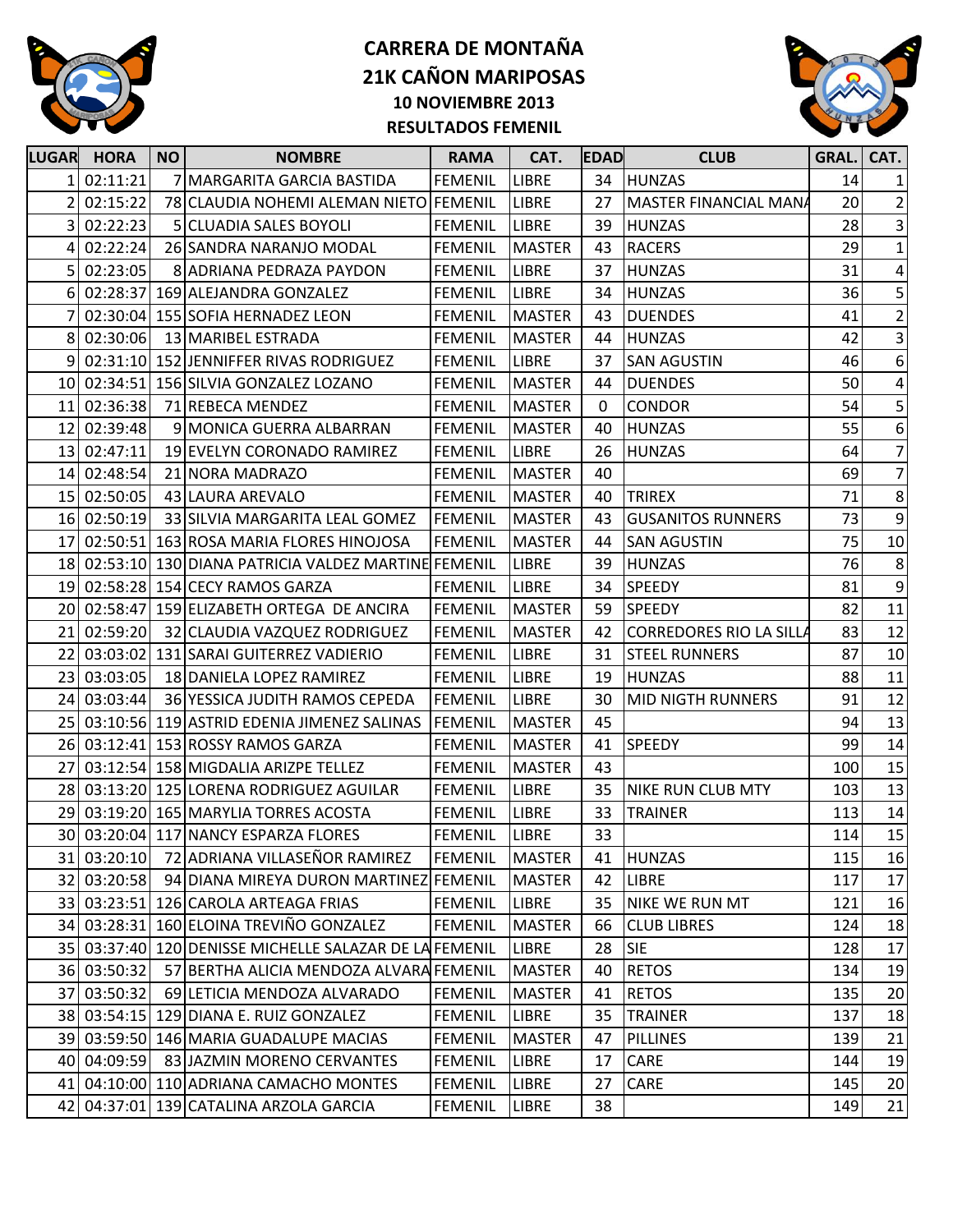



| LUGAR           | <b>HORA</b> | <b>NO</b> | <b>NOMBRE</b>                                        | <b>RAMA</b>     | CAT.         | <b>IEDAD</b> | <b>CLUB</b>              |     | <b>GRAL. RAMA</b>       |
|-----------------|-------------|-----------|------------------------------------------------------|-----------------|--------------|--------------|--------------------------|-----|-------------------------|
|                 | 02:11:21    |           | 7 MARGARITA GARCIA BASTIDA                           | <b>FEMENIL</b>  | <b>LIBRE</b> | 34           | <b>HUNZAS</b>            | 14  |                         |
|                 | 02:15:22    |           | 78 CLAUDIA NOHEMI ALEMAN NIETO FEMENIL               |                 | <b>LIBRE</b> | 27           | MASTER FINANCIAL MANA    | 20  | $\overline{\mathbf{c}}$ |
|                 | 3 02:22:23  |           | <b>5 ICLUADIA SALES BOYOLI</b>                       | <b>FEMENIL</b>  | <b>LIBRE</b> | 39           | <b>HUNZAS</b>            | 28  | $\overline{\mathbf{3}}$ |
|                 | 4 02:23:05  |           | 8 ADRIANA PEDRAZA PAYDON                             | <b>FEMENIL</b>  | <b>LIBRE</b> | 37           | <b>HUNZAS</b>            | 31  | 5                       |
|                 |             |           | 02:28:37 169 ALEJANDRA GONZALEZ                      | <b>FEMENIL</b>  | <b>LIBRE</b> | 34           | <b>HUNZAS</b>            | 36  | 6                       |
|                 |             |           | 6 02:31:10 152 JENNIFFER RIVAS RODRIGUEZ             | <b>FEMENIL</b>  | <b>LIBRE</b> | 37           | <b>SAN AGUSTIN</b>       | 46  | 9                       |
|                 | 02:47:11    |           | 19 EVELYN CORONADO RAMIREZ                           | <b>FEMENIL</b>  | <b>LIBRE</b> | 26           | <b>HUNZAS</b>            | 64  | 13                      |
|                 |             |           | 8 02:53:10 130 DIANA PATRICIA VALDEZ MARTINE FEMENIL |                 | <b>LIBRE</b> | 39           | <b>HUNZAS</b>            | 76  | 18                      |
|                 |             |           | 9 02:58:28 154 CECY RAMOS GARZA                      | <b>FEMENIL</b>  | <b>LIBRE</b> | 34           | <b>SPEEDY</b>            | 81  | 19                      |
|                 |             |           | 10 03:03:02 131 SARAI GUITERREZ VADIERIO             | <b>FEMENIL</b>  | <b>LIBRE</b> | 31           | <b>STEEL RUNNERS</b>     | 87  | 22                      |
|                 | 11 03:03:05 |           | 18 DANIELA LOPEZ RAMIREZ                             | <b>FEMENIL</b>  | <b>LIBRE</b> | 19           | <b>HUNZAS</b>            | 88  | 23                      |
|                 | 12 03:03:44 |           | 36 YESSICA JUDITH RAMOS CEPEDA                       | <b>IFEMENIL</b> | <b>LIBRE</b> | 30           | MID NIGTH RUNNERS        | 91  | 24                      |
|                 |             |           | 13 03:13:20 125 LORENA RODRIGUEZ AGUILAR             | <b>FEMENIL</b>  | <b>LIBRE</b> | 35           | <b>NIKE RUN CLUB MTY</b> | 103 | 28                      |
|                 |             |           | 14 03:19:20 165 MARYLIA TORRES ACOSTA                | <b>FEMENIL</b>  | <b>LIBRE</b> | 33           | <b>TRAINER</b>           | 113 | 29                      |
|                 |             |           | 15 03:20:04 117 NANCY ESPARZA FLORES                 | <b>FEMENIL</b>  | <b>LIBRE</b> | 33           |                          | 114 | 30 <sup>1</sup>         |
|                 |             |           | 16 03:23:51 126 CAROLA ARTEAGA FRIAS                 | <b>FEMENIL</b>  | <b>LIBRE</b> | 35           | NIKE WE RUN MT           | 121 | 33                      |
| 17 <sup>1</sup> |             |           | 03:37:40 120 DENISSE MICHELLE SALAZAR DE LA FEMENIL  |                 | <b>LIBRE</b> | 28           | <b>SIE</b>               | 128 | 35                      |
|                 |             |           | 18 03:54:15 129 DIANA E. RUIZ GONZALEZ               | <b>FEMENIL</b>  | <b>LIBRE</b> | 35           | <b>TRAINER</b>           | 137 | 38                      |
|                 | 19 04:09:59 |           | 83 JAZMIN MORENO CERVANTES                           | <b>FEMENIL</b>  | <b>LIBRE</b> | 17           | <b>CARE</b>              | 144 | 40                      |
|                 |             |           | 20 04:10:00 110 ADRIANA CAMACHO MONTES               | <b>FEMENIL</b>  | <b>LIBRE</b> | 27           | CARE                     | 145 | 41                      |
|                 |             |           | 21 04:37:01 139 CATALINA ARZOLA GARCIA               | <b>FEMENIL</b>  | <b>LIBRE</b> | 38           |                          | 149 | 42                      |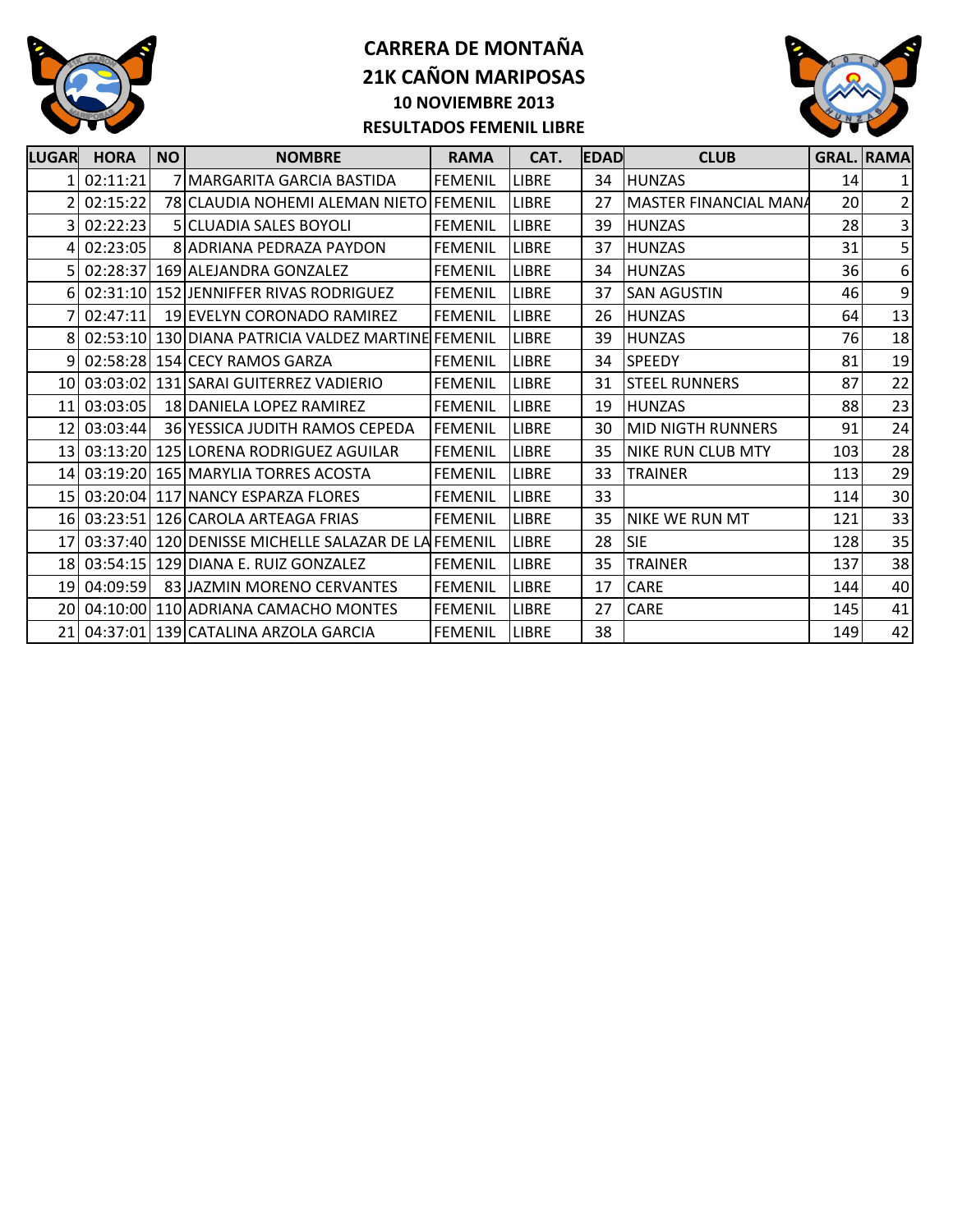



| <b>LUGAR</b>    | <b>HORA</b> | <b>NO</b> | <b>NOMBRE</b>                                 | <b>RAMA</b>    | CAT.          | <b>EDAD</b>  | <b>CLUB</b>                    |     | <b>GRAL. RAMA</b> |
|-----------------|-------------|-----------|-----------------------------------------------|----------------|---------------|--------------|--------------------------------|-----|-------------------|
|                 | 02:22:24    |           | 26 SANDRA NARANJO MODAL                       | <b>FEMENIL</b> | <b>MASTER</b> | 43           | <b>RACERS</b>                  | 29  | $\vert$           |
|                 |             |           | 02:30:04 155 SOFIA HERNADEZ LEON              | <b>FEMENIL</b> | <b>MASTER</b> | 43           | <b>DUENDES</b>                 | 41  | 7 <sup>1</sup>    |
|                 | 02:30:06    |           | 13 MARIBEL ESTRADA                            | <b>FEMENIL</b> | <b>MASTER</b> | 44           | <b>HUNZAS</b>                  | 42  | 8                 |
|                 | 02:34:51    |           | 156 SILVIA GONZALEZ LOZANO                    | <b>FEMENIL</b> | <b>MASTER</b> | 44           | <b>DUENDES</b>                 | 50  | 10                |
|                 | 02:36:38    |           | 71 REBECA MENDEZ                              | <b>FEMENIL</b> | <b>MASTER</b> | $\mathbf{0}$ | <b>CONDOR</b>                  | 54  | 11                |
|                 | 02:39:48    |           | 9 MONICA GUERRA ALBARRAN                      | <b>FEMENIL</b> | <b>MASTER</b> | 40           | <b>HUNZAS</b>                  | 55  | 12                |
|                 | 02:48:54    |           | 21 NORA MADRAZO                               | <b>FEMENIL</b> | <b>MASTER</b> | 40           |                                | 69  | 14                |
|                 | 8 02:50:05  |           | 43 LAURA AREVALO                              | <b>FEMENIL</b> | <b>MASTER</b> | 40           | <b>TRIREX</b>                  | 71  | 15                |
| q               | 02:50:19    |           | 33 SILVIA MARGARITA LEAL GOMEZ                | <b>FEMENIL</b> | <b>MASTER</b> | 43           | <b>GUSANITOS RUNNERS</b>       | 73  | 16                |
|                 | 10 02:50:51 |           | 163 ROSA MARIA FLORES HINOJOSA                | <b>FEMENIL</b> | <b>MASTER</b> | 44           | <b>SAN AGUSTIN</b>             | 75  | 17                |
|                 |             |           | 11 02:58:47 159 ELIZABETH ORTEGA DE ANCIRA    | <b>FEMENIL</b> | <b>MASTER</b> | 59           | <b>SPEEDY</b>                  | 82  | 20                |
|                 | 12 02:59:20 |           | 32 CLAUDIA VAZQUEZ RODRIGUEZ                  | <b>FEMENIL</b> | <b>MASTER</b> | 42           | <b>CORREDORES RIO LA SILLA</b> | 83  | 21                |
|                 |             |           | 13 03:10:56 119 ASTRID EDENIA JIMENEZ SALINAS | <b>FEMENIL</b> | <b>MASTER</b> | 45           |                                | 94  | 25                |
|                 |             |           | 14 03:12:41 153 ROSSY RAMOS GARZA             | <b>FEMENIL</b> | <b>MASTER</b> | 41           | <b>SPEEDY</b>                  | 99  | 26                |
|                 |             |           | 15 03:12:54 158 MIGDALIA ARIZPE TELLEZ        | <b>FEMENIL</b> | <b>MASTER</b> | 43           |                                | 100 | 27                |
|                 | 16 03:20:10 |           | 72 ADRIANA VILLASEÑOR RAMIREZ                 | <b>FEMENIL</b> | <b>MASTER</b> | 41           | <b>HUNZAS</b>                  | 115 | 31                |
| 17              | 03:20:58    |           | 94 DIANA MIREYA DURON MARTINEZ FEMENIL        |                | <b>MASTER</b> | 42           | LIBRE                          | 117 | 32                |
|                 | 18 03:28:31 |           | 160 ELOINA TREVIÑO GONZALEZ                   | <b>FEMENIL</b> | <b>MASTER</b> | 66           | <b>CLUB LIBRES</b>             | 124 | 34                |
| 19              | 03:50:32    |           | 57 BERTHA ALICIA MENDOZA ALVARA FEMENIL       |                | <b>MASTER</b> | 40           | <b>RETOS</b>                   | 134 | 36                |
| 20 <sup>1</sup> | 03:50:32    |           | 69 LETICIA MENDOZA ALVARADO                   | <b>FEMENIL</b> | <b>MASTER</b> | 41           | <b>RETOS</b>                   | 135 | 37                |
|                 |             |           | 21 03:59:50 146 MARIA GUADALUPE MACIAS        | <b>FEMENIL</b> | <b>MASTER</b> | 47           | <b>PILLINES</b>                | 139 | 39                |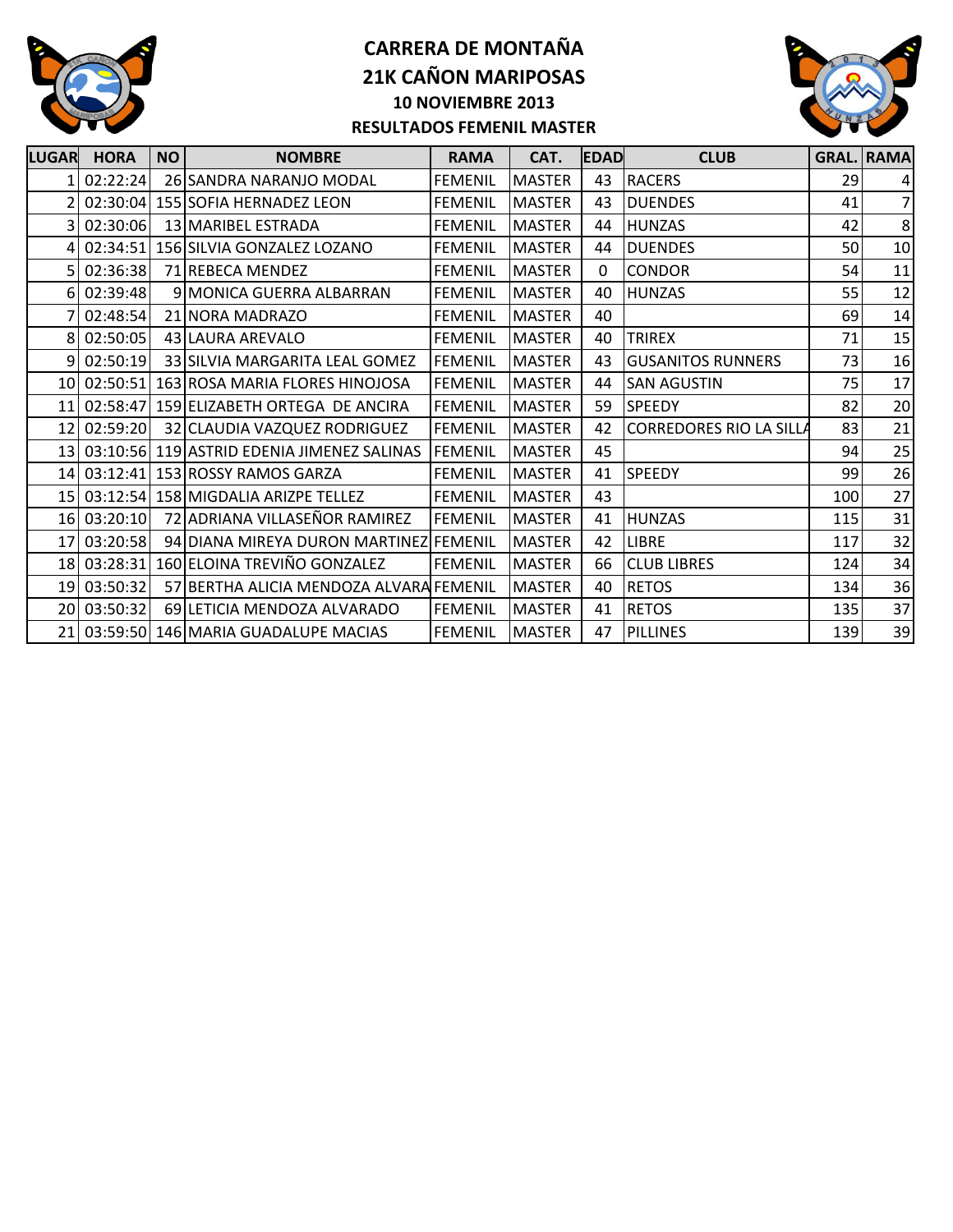



| <b>LUGAR</b> | <b>HORA</b> | <b>NO</b> | <b>NOMBRE</b>                                          | <b>RAMA</b>    | CAT.          | <b>EDAD</b> | <b>CLUB</b>                 | GRL.                    | CAT.                    |
|--------------|-------------|-----------|--------------------------------------------------------|----------------|---------------|-------------|-----------------------------|-------------------------|-------------------------|
|              | 1 01:41:58  |           | 1 FIDEL MARTINEZ                                       | VARONIL        | <b>LIBRE</b>  | 27          | EQUUMONS/HUNZAS             | $\mathbf{1}$            | $\mathbf{1}$            |
|              | 01:45:24    |           | 2 HIRSTO YORDANOV                                      | VARONIL        | <b>LIBRE</b>  | 31          | EQUUMONS/HUNZAS             | $\overline{2}$          | $\overline{2}$          |
|              |             |           | 01:48:45 132 DAVID NAJERA ARRIAGA                      | VARONIL        | <b>MASTER</b> | 41          | <b>STEEL RUNNERS</b>        | $\overline{\mathbf{3}}$ | $\mathbf{1}$            |
|              |             |           | 01:50:03 135 MARIO ALBERTO VAZQUEZ LEAL                | VARONIL        | <b>LIBRE</b>  | 27          | <b>TRISALMONES TRIATLON</b> | 4                       | $\overline{3}$          |
|              |             |           | 01:55:04 128 JOSE ANGEL REYES ORTIZ                    | VARONIL        | <b>LIBRE</b>  | 30          | PAMBAZOS RUNNERS            | $\overline{5}$          | $\overline{\mathbf{4}}$ |
| 6            | 01:57:53    |           | 77 JORGE ALFREDO TELLO JUAREZ                          | VARONIL        | <b>LIBRE</b>  | 28          | PRIMERO SOLO HAY UNO        | 6                       | 5                       |
|              | 02:00:56    |           | 3 HOUSTON GUTIERREZ CORONA                             | VARONIL        | <b>LIBRE</b>  | 31          | <b>HUNZAS</b>               | 7                       | $\overline{6}$          |
| 8            |             |           | 02:03:02 101 ALEX VILLARREAL PARRAS                    | VARONIL        | <b>MASTER</b> | 40          | <b>EVEREST</b>              | 8                       | $\overline{2}$          |
| 9            | 02:04:24    |           | 85 AXEL ISAAC MARTINEZ                                 | VARONIL        | <b>LIBRE</b>  | 18          | CARE                        | 9                       | $\overline{7}$          |
|              | 10 02:04:50 |           | 17 JUAN MANUEL LOPEZ GONZALEZ                          | <b>VARONIL</b> | <b>LIBRE</b>  | 29          | <b>HUNZAS</b>               | $10\,$                  | $\boldsymbol{8}$        |
| 11           |             |           | 02:07:53 134 JESUS ROBERTO BUSTOS NAJERA               | VARONIL        | <b>MASTER</b> | 40          |                             | 11                      | $\vert$ 3               |
| 12           | 02:10:16    |           | 64 ARMANDO LOAIZA ZALETA                               | VARONIL        | <b>LIBRE</b>  | 22          | CARE                        | 12                      | $9\,$                   |
| 13           | 02:11:21    |           | 67 JESUS VELAZQUEZ MUÑIZ                               | VARONIL        | <b>LIBRE</b>  | 33          | <b>CLUB EXPLORADOR COND</b> | 13                      | $10\,$                  |
|              |             |           | 14 02:11:53 161 FRANCISCO CAMARILLO ALEJANDR VARONIL   |                | <b>MASTER</b> | 44          | <b>LIBRE</b>                | 15                      | $\overline{\mathbf{4}}$ |
|              | 15 02:14:32 |           | 79 RONNY KVIST SØRLI                                   | VARONIL        | <b>LIBRE</b>  | 37          | K2                          | 16                      | 11                      |
| 16           |             |           | 02:14:52 113 ALEJANDRO ROBLES GARAY                    | VARONIL        | <b>MASTER</b> | 41          |                             | 17                      | $\mathsf S$             |
| 17           | 02:15:07    |           | 99 FERNANDO MARIN DAVALOS GON VARONIL                  |                | <b>LIBRE</b>  | 39          | <b>EVEREST</b>              | 18                      | 12                      |
|              |             |           | 18 02:15:07 100 ANGEL RIVERA GOMEZ                     | VARONIL        | <b>LIBRE</b>  | 34          | <b>EVEREST</b>              | 19                      | 13                      |
| 19           | 02:15:23    |           | 84 GERARDO ESPINOZA LOZANO                             | VARONIL        | <b>LIBRE</b>  | 22          | CARE                        | 21                      | 14                      |
|              | 20 02:15:40 |           | 12 JUAN ARAMBULA                                       | VARONIL        | <b>LIBRE</b>  | 35          | <b>HUNZAS</b>               | 22                      | 15                      |
| 21           |             |           | 02:17:16 151 JOSE EMILIANO GALVAN HERNAND VARONIL      |                | <b>LIBRE</b>  | 39          | <b>SPEEDY</b>               | 23                      | 16                      |
| 22           | 02:17:17    |           | 76 CARLOS ALBERTO ARREDONDO DA VARONIL                 |                | <b>LIBRE</b>  | 39          | <b>CORREDORES VIRTUALES</b> | 24                      | 17                      |
| 23           | 02:17:38    |           | 38 FERRUCCIO FENZA CONGIU                              | VARONIL        | <b>MASTER</b> | 43          | FENZA                       | 25                      | $\boldsymbol{6}$        |
|              | 24 02:18:31 |           | 25 SERGIO PALACIOS                                     | VARONIL        | <b>MASTER</b> | 40          | <b>VERTIMANIA</b>           | 26                      | $\overline{7}$          |
|              | 25 02:22:20 |           | 11 JORGE DE LA GARZA                                   | VARONIL        | <b>LIBRE</b>  | 39          | <b>HUNZAS</b>               | 27                      | 18                      |
|              | 26 02:22:33 |           | 10 ARMANDO RANGEL GONZALEZ                             | VARONIL        | <b>MASTER</b> | 44          | <b>HUNZAS</b>               | 30                      | 8                       |
| 27           | 02:24:14    |           | 56 GUSTAVO CASTRO RIVERA                               | VARONIL        | <b>LIBRE</b>  | 35          |                             | 32                      | 19                      |
| 28           | 02:26:52    |           | 167 GUSTAVO DE LA TORRE TAMEZ                          | VARONIL        | <b>MASTER</b> | 43          |                             | 33                      | $\overline{9}$          |
| 29           | 02:27:47    |           | 70 MISAEL VICTORIA OSORIO                              | VARONIL        | <b>LIBRE</b>  | 38          | <b>AURIC</b>                | 34                      | 20                      |
|              | 30 02:28:24 |           | 52 GUILLERMO DURAN                                     | VARONIL        | <b>MASTER</b> | 40          | LOS JUEVES RUNNING TEA      | 35                      | 10                      |
|              |             |           | 31 02:29:21 166 JOSE JAIME VILLARREAL GONZALEZ VARONIL |                | <b>LIBRE</b>  | 38          |                             | 37                      | 21                      |
|              | 32 02:29:49 |           | 91 OMAR RODRIGUEZ                                      | VARONIL        | <b>LIBRE</b>  | 30          | <b>CARE</b>                 | 38                      | 22                      |
|              |             |           | 33 02:29:49 124 UVALDO ELIZONDO                        | VARONIL        | <b>LIBRE</b>  | 32          | <b>SIE</b>                  | 39                      | 23                      |
|              | 34 02:29:50 |           | 47 RAMON ESCOBEDO MARTINEZ                             | VARONIL        | <b>MASTER</b> | 41          | LOS JUEVES RUNNING TEA      | 40                      | 11                      |
|              |             |           | 35 02:30:15 102 OSCAR ARMANDO DE LA CRUZ CANVARONIL    |                | <b>LIBRE</b>  | 26          | <b>NIKE RUN CLUB MTY</b>    | 43                      | 24                      |
|              |             |           | 36 02:30:21 105 FRANCISCO F. MARTINEZ SALAS            | VARONIL        | <b>LIBRE</b>  | 37          | <b>NIKE RUN CLUB MTY</b>    | 44                      | 25                      |
|              |             |           | 37 02:30:30 149 MARCELO ALANIS                         | VARONIL        | <b>MASTER</b> | 44          | <b>DUENDES</b>              | 45                      | 12                      |
|              | 38 02:33:07 |           | 40 OSCAR LOPEZ BARBACHANO                              | VARONIL        | <b>MASTER</b> | 40          |                             | 47                      | 13                      |
|              |             |           | 39 02:33:52 133 ABRAHAM MORENO REYES                   | VARONIL        | <b>MASTER</b> | 51          | <b>STEEL RUNNERS</b>        | 48                      | 14                      |
|              |             |           | 40 02:34:33 150 RICARDO ESPINOSA ALAVAREZ              | VARONIL        | <b>MASTER</b> | 53          | <b>CARE</b>                 | 49                      | 15                      |
|              | 41 02:35:13 |           | 62 LEOPOLDO ROBLES GARCIA                              | VARONIL        | <b>LIBRE</b>  | 36          | CARE                        | 51                      | 26                      |
|              | 42 02:35:48 |           | 63 RICARDO LOPEZ GARCIA                                | VARONIL        | <b>MASTER</b> | 50          | CARE                        | 52                      | 16                      |
|              | 43 02:36:19 |           | 95 DIEGO ERNESTO GOMEZ IÑIGUEZ                         | VARONIL        | <b>LIBRE</b>  | 19          | <b>GUSANITOS RUNNERS</b>    | 53                      | 27                      |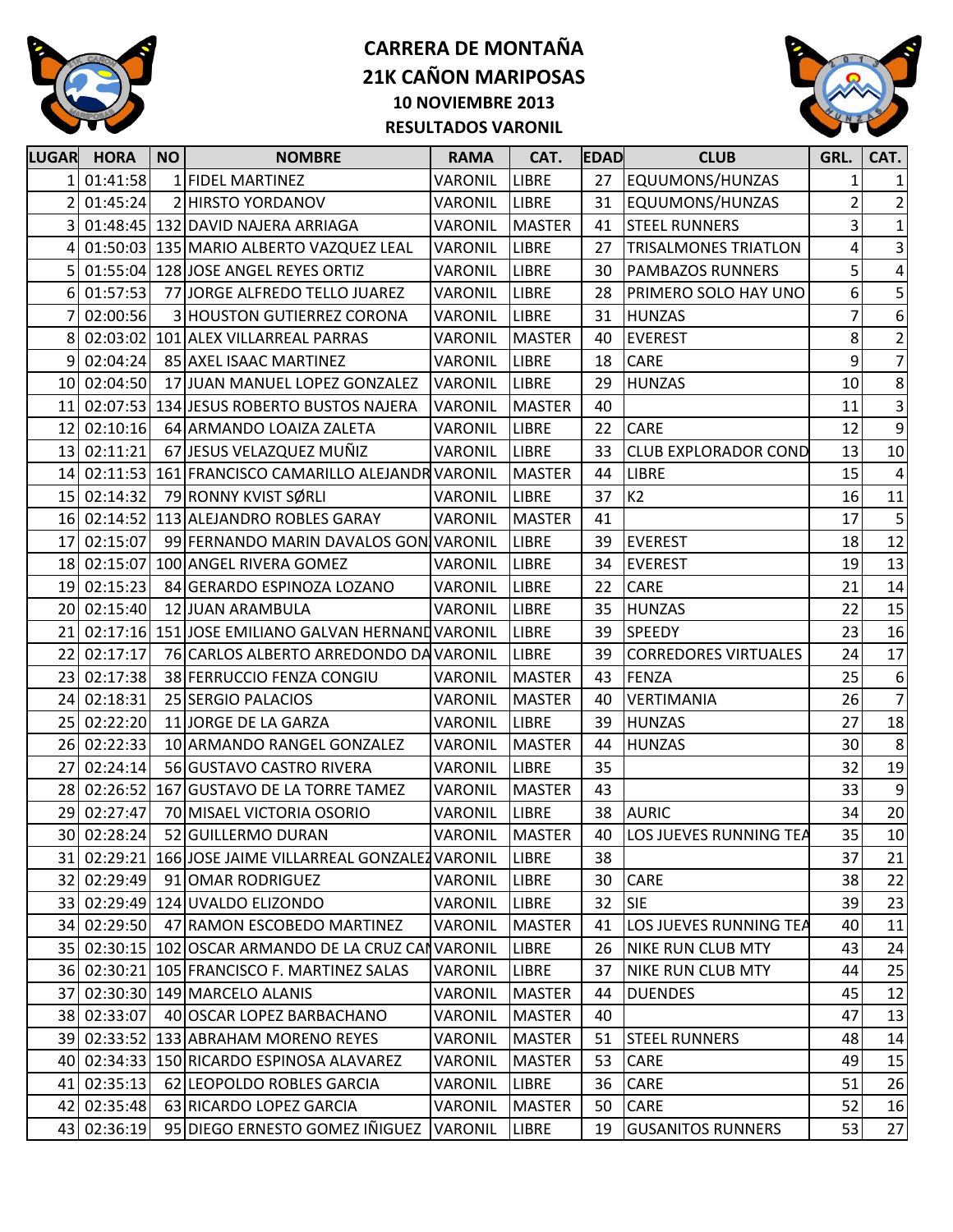



| <b>LUGAR</b> | <b>HORA</b> | <b>NO</b> | <b>NOMBRE</b>                                       | <b>RAMA</b>    | CAT.          | <b>IEDADI</b> | <b>CLUB</b>                 | GRL. | CAT. |
|--------------|-------------|-----------|-----------------------------------------------------|----------------|---------------|---------------|-----------------------------|------|------|
|              | 44 02:41:04 |           | 136 CHRISTIAN RODRIGUEZ BATTISON VARONIL            |                | <b>MASTER</b> | 44            | <b>CORREDORES DEL VALLE</b> | 56   | 17   |
| 45           | 02:42:19    |           | 93 DANIEL RODRIGUEZ AGUIRRE                         | VARONIL        | <b>LIBRE</b>  | 21            | CARE                        | 57   | 28   |
| 46           | 02:42:47    |           | 34 JOSE MANUEL MARTINEZ ESPINOZ VARONIL             |                | <b>LIBRE</b>  | 31            | <b>LIBRE</b>                | 58   | 29   |
| 47           | 02:44:13    |           | 164 SERGIO TAMEZ                                    | VARONIL        | <b>MASTER</b> | 40            | <b>HUNZAS</b>               | 59   | 18   |
| 48           | 02:44:21    |           | 4 FERNANDO FLORES IGA                               | VARONIL        | <b>LIBRE</b>  | 38            | <b>SAN AGUSTIN</b>          | 60   | 30   |
|              | 49 02:44:55 |           | 86 CESAR A. MARTINEZ SALDAÑA                        | <b>VARONIL</b> | <b>MASTER</b> | 44            | K2                          | 61   | 19   |
| 50           | 02:46:17    |           | 137 ALBERTO JAVIER SINFUENTES MONVARONIL            |                | <b>LIBRE</b>  | 35            |                             | 62   | 31   |
| 51           | 02:46:17    |           | 39 FERRUCCIO ISAAC FENZA DE LA PE VARONIL           |                | <b>LIBRE</b>  | 15            | <b>FENZA</b>                | 63   | 32   |
| 52           | 02:47:21    |           | 14 JORGE ALBERTO GONZALEZ MARTIVARONIL              |                | <b>MASTER</b> | 47            | <b>GUSANITOS RUNNERS</b>    | 65   | 20   |
| 53           | 02:47:26    |           | 61 JOSE LUIS FARIAS GAYTAN                          | <b>VARONIL</b> | <b>MASTER</b> | 45            | CARE                        | 66   | 21   |
| 54           |             |           | 02:47:26 106 JORGE HUMBERTO QUIROZ GARCI VARONIL    |                | <b>LIBRE</b>  | 25            | <b>SUPER RUNNERS MX</b>     | 67   | 33   |
| 55           | 02:48:10    |           | 27 CESAR OSIEL CORONADO MORALE VARONIL              |                | <b>LIBRE</b>  | 33            | <b>SUPER RUNNERS MX</b>     | 68   | 34   |
| 56           | 02:49:53    |           | 24 MARIO CALZADA                                    | VARONIL        | <b>MASTER</b> | 40            | VERTIMANIA                  | 70   | 22   |
| 57           | 02:50:14    |           | 118 CARLOS GUERRA RIVERA                            | VARONIL        | <b>LIBRE</b>  | 23            |                             | 72   | 35   |
| 58           | 02:50:28    |           | 44 LUIS LAURO JASSO CISNERNOS                       | VARONIL        | <b>MASTER</b> | 48            | <b>TRIREX</b>               | 74   | 23   |
| 59           | 02:55:10    |           | 59 GERARDO BUENTELLO PEREZ                          | <b>VARONIL</b> | <b>LIBRE</b>  | 31            | <b>BD TEAM</b>              | 77   | 36   |
| 60           | 02:55:24    |           | 114 CESAR CELESTINO RODRIGUEZ MA VARONIL            |                | <b>LIBRE</b>  | 27            |                             | 78   | 37   |
| 61           | 02:56:14    |           | 144 CARLOS MARROQUIN TAMEZ                          | VARONIL        | <b>LIBRE</b>  | 39            | <b>ROL MTY</b>              | 79   | 38   |
| 62           | 02:56:19    |           | 31 JAIME MERCADO BOTELLO                            | VARONIL        | <b>MASTER</b> | 44            |                             | 80   | 24   |
| 63           | 02:59:22    |           | 41 JESUS AGUILAR                                    | VARONIL        | <b>LIBRE</b>  | 37            |                             | 84   | 39   |
| 64           | 03:01:37    |           | 162 DAVID EUGENIO MONTEMAYOR C/ VARONIL             |                | <b>MASTER</b> | 45            | <b>SAN AGUSTIN</b>          | 85   | 25   |
| 65           | 03:02:26    |           | 75 JESUS ROBLEDO GUEL                               | <b>VARONIL</b> | <b>MASTER</b> | 68            | <b>LIBRE</b>                | 86   | 26   |
|              | 66 03:03:44 |           | 35 JORGE EDUARDO FERNADEZ SOTO VARONIL              |                | <b>LIBRE</b>  | 29            | <b>MID NIGTH RUNNERS</b>    | 89   | 40   |
| 67           | 03:03:44    |           | 37 LIZZETH FERNADEZ SOTO                            | VARONIL        | <b>MASTER</b> | 26            | <b>MID NIGTH RUNNERS</b>    | 90   | 27   |
|              | 68 03:05:53 |           | 82 JAVIER CANALES GARZA                             | VARONIL        | <b>MASTER</b> | 50            | <b>CIRCULO MERCANTIL</b>    | 92   | 28   |
| 69           | 03:07:08    |           | 74 ROBERTO GARZA VIZCAYA                            | VARONIL        | <b>MASTER</b> | 41            |                             | 93   | 29   |
| 70           | 03:11:43    |           | 20 JESUS EMILIO LOPEZ GONZALEZ                      | VARONIL        | <b>LIBRE</b>  | 31            | <b>HUNZAS</b>               | 95   | 41   |
| 71           |             |           | 03:12:06 170 JOSE RAMON POO DIAZ                    | <b>VARONIL</b> | <b>MASTER</b> | 50            | <b>SPEEDY</b>               | 96   | 30   |
| 72           |             |           | 03:12:14 104 HERMINIO ANTONIO MONTEMAY TARONIL      |                | LIBRE         | 26            | <b>NIKE RUN CLUB MTY</b>    | 97   | 42   |
|              |             |           | 73 03:12:35 147 BENITO RETANA GUERRERO              | <b>VARONIL</b> | <b>MASTER</b> | 49            | <b>SIGMA</b>                | 98   | 31   |
|              | 74 03:13:04 |           | 42 PEDRO ALVAREZ GONZALEZ                           | VARONIL        | <b>MASTER</b> | 43            | <b>CEMEX</b>                | 101  | 32   |
|              |             |           | 75 03:13:18 148 MARCO ANTONIO OVALLE SANDO VARONIL  |                | <b>MASTER</b> | 50            | <b>SIGMA</b>                | 102  | 33   |
|              | 76 03:14:10 |           | 15 JUAN JACOBO JASSO RINCON                         | VARONIL        | <b>LIBRE</b>  | 35            | <b>HUNZAS</b>               | 104  | 43   |
| 77           | 03:15:16    |           | 46 FRANCISCO MONCAYO RODRIGUE VARONIL               |                | <b>MASTER</b> | 40            | LOS JUEVES RUNNING TEA      | 105  | 34   |
|              | 78 03:16:50 |           | 48 DAVID DEL BOSQUE                                 | VARONIL        | <b>MASTER</b> | 40            | LOS JUEVES RUNNING TEA      | 106  | 35   |
|              |             |           | 79 03:17:32 107 MAURICIO ANTONIO GONZALEZ GOVARONIL |                | LIBRE         | 23            |                             | 107  | 44   |
|              | 80 03:18:05 |           | 80 ALEJANDRO ZAVALA ROSAS                           | VARONIL        | <b>LIBRE</b>  | 23            | <b>LIBRE</b>                | 108  | 45   |
|              | 81 03:18:52 |           | 30 HERNALDO LAZCANO MORENO                          | VARONIL        | LIBRE         | 39            | <b>CARE</b>                 | 109  | 46   |
|              | 82 03:19:00 |           | 92 ERICK ALEXIS JUAREZ RUIZ                         | VARONIL        | <b>LIBRE</b>  | 21            | CARE                        | 110  | 47   |
| 83           | 03:19:03    |           | 90 RAMIRO GARZA SANCHEZ                             | VARONIL        | <b>MASTER</b> | 40            | CARE                        | 111  | 36   |
|              | 84 03:19:14 |           | 89 JOSE GERARDO GONZALEZ SALAZA VARONIL             |                | <b>MASTER</b> | 40            |                             | 112  | 37   |
|              | 85 03:20:38 |           | 73 JORGE DEL BARCO LICONA                           | VARONIL        | <b>MASTER</b> | 44            | <b>HUNZAS</b>               | 116  | 38   |
|              | 86 03:22:53 |           | 50 RAFAEL NAJERA                                    | VARONIL        | <b>MASTER</b> | 40            | LOS JUEVES RUNNING TEA      | 118  | 39   |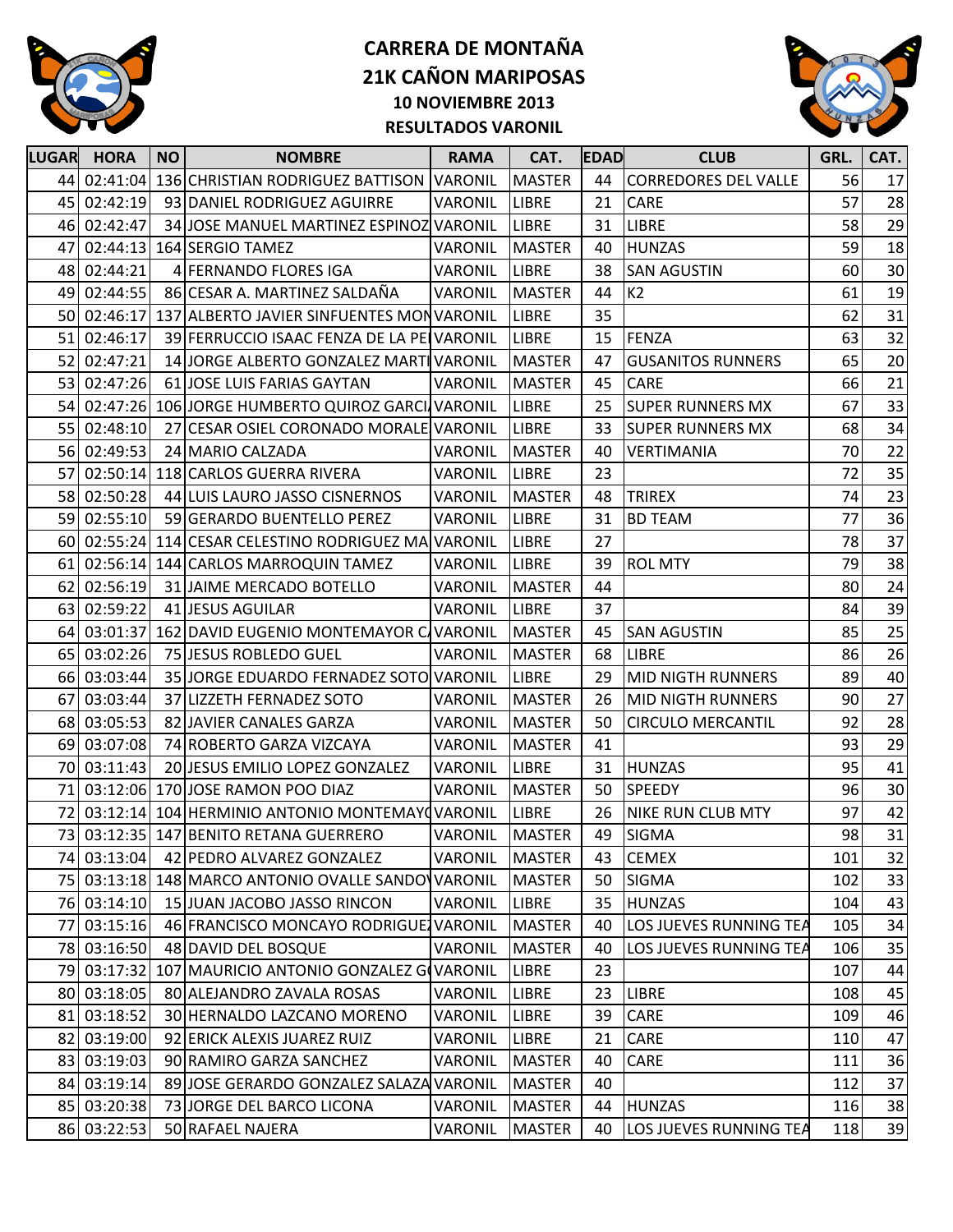



| <b>LUGAR</b> | <b>HORA</b>  | <b>NO</b> | <b>NOMBRE</b>                                        | <b>RAMA</b>    | CAT.          | <b>EDAD</b> | <b>CLUB</b>              | GRL. | CAT. |
|--------------|--------------|-----------|------------------------------------------------------|----------------|---------------|-------------|--------------------------|------|------|
| 87           | 03:23:44     |           | 81 ADRIAN LOZANO MARTINEZ                            | VARONIL        | <b>LIBRE</b>  | 30          |                          | 119  | 48   |
|              |              |           | 88 03:23:51 127 ADRIAN LOAIZA SEPULVEDA              | VARONIL        | <b>MASTER</b> | 40          |                          | 120  | 40   |
| 89           | 03:25:09     |           | 45 DOMINGO BENAVIDES                                 | VARONIL        | <b>MASTER</b> | 40          | LOS JUEVES RUNNING TEA   | 122  | 41   |
|              | 90 03:25:09  |           | 51 OSCAR ZAVALA                                      | VARONIL        | <b>MASTER</b> | 41          | LOS JUEVES RUNNING TEA   | 123  | 42   |
| 91           | 03:35:38     |           | 68 JOSE MANUEL RODRIGUEZ GARCIA VARONIL              |                | <b>MASTER</b> | 55          | <b>ALTUS</b>             | 125  | 43   |
|              |              |           | 92 03:36:42 111 ANGEL ARTURO GUITERREZ FLORE VARONIL |                | <b>LIBRE</b>  | 30          | CARE                     | 126  | 49   |
|              |              |           | 93 03:37:40 123 FRANCISCO RAFAEL ALARCON ROC VARONIL |                | <b>MASTER</b> | 40          | <b>SIE</b>               | 127  | 44   |
|              |              |           | 94 03:41:19 109 DARIO RODRIGUEZ RODRIGUEZ            | VARONIL        | <b>LIBRE</b>  | 24          | <b>NIKE RUN CLUB MTY</b> | 129  | 50   |
| 95           |              |           | 03:42:35 121 DAVID GONZALEZ UMANZOR                  | VARONIL        | <b>LIBRE</b>  | 34          | <b>SIE</b>               | 130  | 51   |
|              | 96 03:46:04  |           | 87 JESUS ARTURO MARTINEZ RAMIRE VARONIL              |                | <b>LIBRE</b>  | 32          |                          | 131  | 52   |
| 97           | 03:46:04     |           | 88 EDER ALEXIS VAZQUEZ CARRERA                       | <b>VARONIL</b> | <b>LIBRE</b>  | 30          |                          | 132  | 53   |
|              | 98 03:46:39  |           | 28 ARTURO GARCIA BUSTAMANTE                          | <b>VARONIL</b> | <b>LIBRE</b>  | 33          | <b>CARE</b>              | 133  | 54   |
|              | 99 03:53:09  |           | 29 FREDERIC MICHE                                    | VARONIL        | <b>LIBRE</b>  | 38          | CARE                     | 136  | 55   |
|              | 100 03:57:45 |           | 53 GERARDO RAFAEL FLORES DE LA GVARONIL              |                | <b>LIBRE</b>  | 39          |                          | 138  | 56   |
| 101          | 04:06:12     |           | 98 JOSE RUBEN VAZQUEZ DOMINGUE VARONIL               |                | <b>MASTER</b> | 45          | POR SENDEROS, CAMINOS    | 140  | 45   |
|              | 102 04:06:35 |           | 54 JUAN IGNACIO SARMIENTO LOZAN VARONIL              |                | <b>MASTER</b> | 44          |                          | 141  | 46   |
|              |              |           | 103 04:06:42 145 RUBEN HIPOLITO FLORES               | <b>VARONIL</b> | <b>MASTER</b> | 55          | <b>GUSANITOS RUNNERS</b> | 142  | 47   |
|              |              |           | 104 04:06:43 168 SALVADOR ALEJANDRO SAAVEDRA VARONIL |                | <b>MASTER</b> | 40          |                          | 143  | 48   |
| 105          | 04:11:09     |           | 65 ALFREDO ELLIOTT ORTIZ SANCHEX VARONIL             |                | <b>LIBRE</b>  | 30          | CARE                     | 146  | 57   |
|              | 106 04:24:06 |           | 66 LUIS ANTONIO FALCON GARCUA                        | <b>VARONIL</b> | <b>LIBRE</b>  | 21          | <b>CARE</b>              | 147  | 58   |
| 107          |              |           | 04:24:22 122 LAZARO VILLARREAL ELIZONDO              | VARONIL        | <b>LIBRE</b>  | 38          | <b>SIE</b>               | 148  | 59   |
|              |              |           | 108 04:37:11 140 ARTURO GONZALEZ ZUÑIGA              | VARONIL        | <b>LIBRE</b>  | 37          |                          | 150  | 60   |
|              |              |           | 109 04:37:12 141 JUAN CARLOS GALLEGOS ZUÑIGA         | <b>VARONIL</b> | <b>LIBRE</b>  | 38          |                          | 151  | 61   |
|              |              |           | 110 05:05:10 138 GERARDO ANTONIO ASCENCIO ROVARONIL  |                | <b>LIBRE</b>  | 30          |                          | 152  | 62   |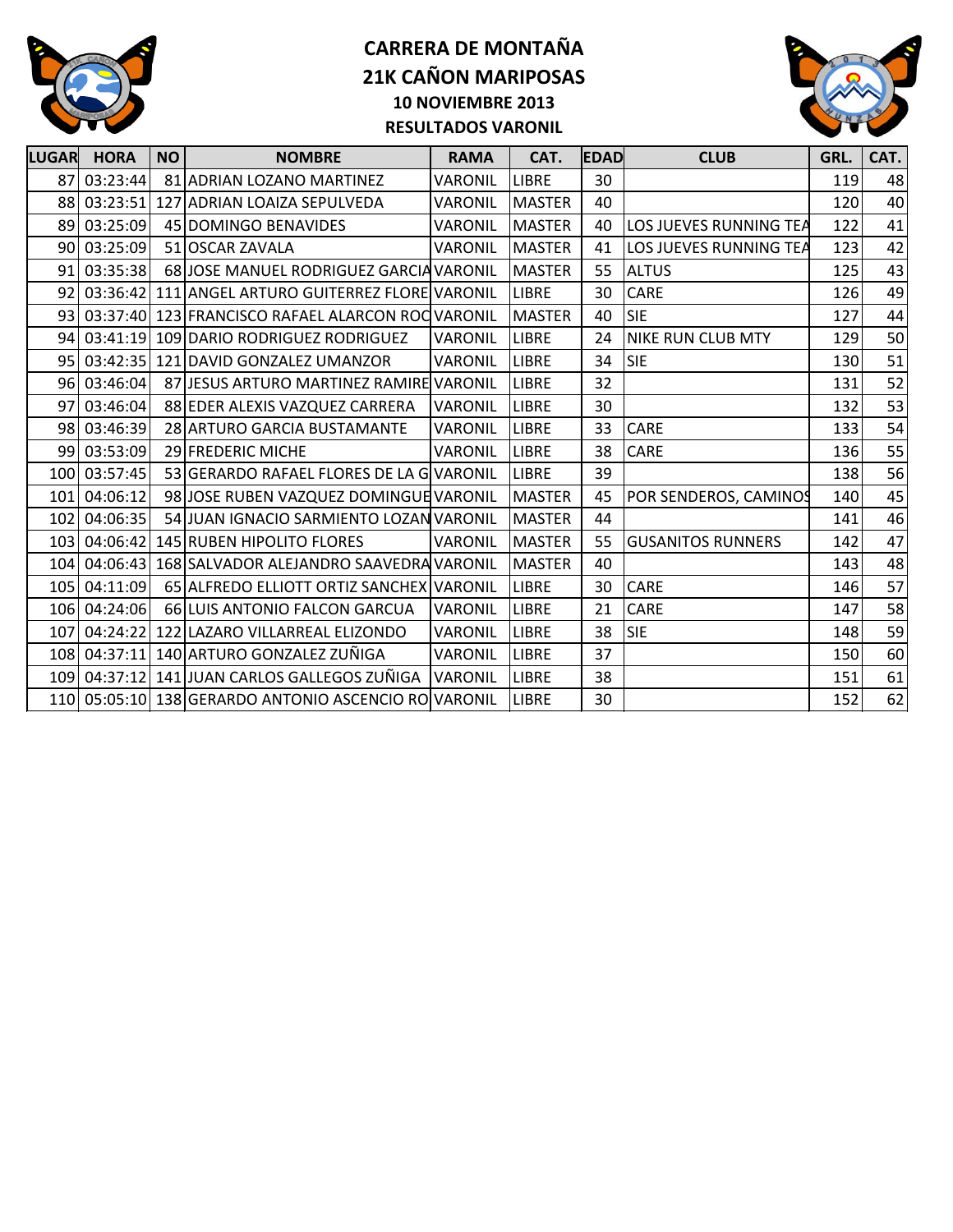

## **CARRERA DE MONTAÑA 21K CAÑON MARIPOSAS 10 NOVIEMBRE 2013 RESULTADOS VARONIL LIBRE**



| <b>LUGAR NO</b> |                 | <b>HORA</b> | <b>NOMBRE</b>                                       | <b>RAMA</b>    | CAT.         | <b>EDAD</b> | <b>CLUB</b>                 |    | <b>GRL. RAMA</b> |
|-----------------|-----------------|-------------|-----------------------------------------------------|----------------|--------------|-------------|-----------------------------|----|------------------|
|                 | $\mathbf{1}$    |             | 01:41:58 FIDEL MARTINEZ                             | VARONIL        | <b>LIBRE</b> | 27          | EQUUMONS/HUNZAS             | 1  | $\mathbf{1}$     |
| 2               | $\overline{2}$  |             | 01:45:24 HIRSTO YORDANOV                            | VARONIL        | <b>LIBRE</b> | 31          | EQUUMONS/HUNZAS             | 2  | $\overline{2}$   |
| $\overline{3}$  |                 |             | 135 01:50:03 MARIO ALBERTO VAZQUEZ LEAL             | <b>VARONIL</b> | <b>LIBRE</b> | 27          | <b>TRISALMONES TRIATLON</b> | 4  | $\overline{4}$   |
| 4               |                 |             | 128 01:55:04 JOSE ANGEL REYES ORTIZ                 | <b>VARONIL</b> | <b>LIBRE</b> | 30          | <b>PAMBAZOS RUNNERS</b>     | 5  | $\mathsf S$      |
| 5               | 77              |             | 01:57:53 JORGE ALFREDO TELLO JUAREZ                 | VARONIL        | <b>LIBRE</b> | 28          | PRIMERO SOLO HAY UNO        | 6  | $\boldsymbol{6}$ |
| 6               | 3               |             | 02:00:56 HOUSTON GUTIERREZ CORONA                   | VARONIL        | <b>LIBRE</b> | 31          | <b>HUNZAS</b>               | 7  | $\overline{7}$   |
| 7               | 85              |             | 02:04:24 AXEL ISAAC MARTINEZ                        | VARONIL        | <b>LIBRE</b> | 18          | CARE                        | 9  | $\overline{9}$   |
| 8               | 17              |             | 02:04:50 JUAN MANUEL LOPEZ GONZALEZ                 | <b>VARONIL</b> | <b>LIBRE</b> | 29          | <b>HUNZAS</b>               | 10 | 10               |
| 9               | 64              |             | 02:10:16 ARMANDO LOAIZA ZALETA                      | VARONIL        | <b>LIBRE</b> | 22          | CARE                        | 12 | 12               |
| 10              | 67              |             | 02:11:21 JESUS VELAZQUEZ MUÑIZ                      | VARONIL        | <b>LIBRE</b> | 33          | <b>CLUB EXPLORADOR COND</b> | 13 | 13               |
| 11              | 79              |             | 02:14:32 RONNY KVIST SØRLI                          | <b>VARONIL</b> | <b>LIBRE</b> | 37          | K2                          | 15 | 16               |
| 12              | 99              |             | 02:15:07 FERNANDO MARIN DAVALOS GON VARONIL         |                | <b>LIBRE</b> | 39          | <b>EVEREST</b>              | 17 | 18               |
| 13              | 100             |             | 02:15:07 ANGEL RIVERA GOMEZ                         | <b>VARONIL</b> | <b>LIBRE</b> | 34          | <b>EVEREST</b>              | 18 | 19               |
| 14              | 84              |             | 02:15:23 GERARDO ESPINOZA LOZANO                    | <b>VARONIL</b> | <b>LIBRE</b> | 22          | CARE                        | 19 | 21               |
| 15              | 12              |             | 02:15:40 JUAN ARAMBULA                              | VARONIL        | <b>LIBRE</b> | 35          | <b>HUNZAS</b>               | 20 | 22               |
| 16              |                 |             | 151 02:17:16 JOSE EMILIANO GALVAN HERNAND VARONIL   |                | LIBRE        | 39          | SPEEDY                      | 21 | 23               |
| 17              | 76              |             | 02:17:17 CARLOS ALBERTO ARREDONDO DA VARONIL        |                | <b>LIBRE</b> | 39          | <b>CORREDORES VIRTUALES</b> | 22 | 24               |
| 18              | 11              |             | 02:22:20 JORGE DE LA GARZA                          | VARONIL        | <b>LIBRE</b> | 39          | <b>HUNZAS</b>               | 25 | 27               |
| 19              |                 |             | 56 02:24:14 GUSTAVO CASTRO RIVERA                   | VARONIL        | <b>LIBRE</b> | 35          |                             | 27 | 32               |
| 20              | 70              |             | 02:27:47 MISAEL VICTORIA OSORIO                     | VARONIL        | <b>LIBRE</b> | 38          | <b>AURIC</b>                | 29 | 34               |
| 21              |                 |             | 166 02:29:21 JOSE JAIME VILLARREAL GONZALEZ VARONIL |                | <b>LIBRE</b> | 38          |                             | 31 | 37               |
| 22              | 91              |             | 02:29:49 OMAR RODRIGUEZ                             | <b>VARONIL</b> | <b>LIBRE</b> | 30          | <b>CARE</b>                 | 32 | 38               |
| 23              |                 |             | 124 02:29:49 UVALDO ELIZONDO                        | <b>VARONIL</b> | <b>LIBRE</b> | 32          | <b>SIE</b>                  | 33 | 39               |
| 24              | 102             |             | 02:30:15 OSCAR ARMANDO DE LA CRUZ CANVARONIL        |                | <b>LIBRE</b> | 26          | <b>NIKE RUN CLUB MTY</b>    | 35 | 43               |
| 25              | 105             |             | 02:30:21 FRANCISCO F. MARTINEZ SALAS                | VARONIL        | <b>LIBRE</b> | 37          | <b>NIKE RUN CLUB MTY</b>    | 36 | 44               |
| 26              | 62              |             | 02:35:13 LEOPOLDO ROBLES GARCIA                     | <b>VARONIL</b> | <b>LIBRE</b> | 36          | <b>CARE</b>                 | 41 | 51               |
| 27              | 95              |             | 02:36:19 DIEGO ERNESTO GOMEZ IÑIGUEZ                | <b>VARONIL</b> | LIBRE        | 19          | <b>GUSANITOS RUNNERS</b>    | 43 | 53               |
| 28              | 93              |             | 02:42:19 DANIEL RODRIGUEZ AGUIRRE                   | <b>VARONIL</b> | <b>LIBRE</b> | 21          | CARE                        | 45 | 57               |
| 29              | 34              |             | 02:42:47 JOSE MANUEL MARTINEZ ESPINOZ VARONIL       |                | LIBRE        | 31          | <b>LIBRE</b>                | 46 | 58               |
| 30              | 4               |             | 02:44:21 FERNANDO FLORES IGA                        | VARONIL        | <b>LIBRE</b> | 38          | <b>SAN AGUSTIN</b>          | 48 | 60               |
|                 | 31 137          |             | 02:46:17 ALBERTO JAVIER SINFUENTES MONVARONIL       |                | <b>LIBRE</b> | 35          |                             | 50 | 62               |
| 32              | 39              |             | 02:46:17 FERRUCCIO ISAAC FENZA DE LA PELVARONIL     |                | <b>LIBRE</b> | 15          | FENZA                       | 51 | 63               |
|                 |                 |             | 33 106 02:47:26 JORGE HUMBERTO QUIROZ GARCI VARONIL |                | <b>LIBRE</b> | 25          | <b>SUPER RUNNERS MX</b>     | 54 | 67               |
| 34              | 27              |             | 02:48:10 CESAR OSIEL CORONADO MORALE VARONIL        |                | <b>LIBRE</b> | 33          | <b>SUPER RUNNERS MX</b>     | 55 | 68               |
| 35              |                 |             | 118 02:50:14 CARLOS GUERRA RIVERA                   | VARONIL        | <b>LIBRE</b> | 23          |                             | 57 | 72               |
| 36              | 59              |             | 02:55:10 GERARDO BUENTELLO PEREZ                    | VARONIL        | LIBRE        | 31          | <b>BD TEAM</b>              | 59 | 77               |
| 37              |                 |             | 114 02:55:24 CESAR CELESTINO RODRIGUEZ MA           | <b>VARONIL</b> | <b>LIBRE</b> | 27          |                             | 60 | 78               |
|                 | 38 144          |             | 02:56:14 CARLOS MARROQUIN TAMEZ                     | VARONIL        | <b>LIBRE</b> | 39          | <b>ROL MTY</b>              | 61 | 79               |
| 39              | 41              |             | 02:59:22 JESUS AGUILAR                              | <b>VARONIL</b> | LIBRE        | 37          |                             | 63 | 84               |
| 40              | 35 <sub>l</sub> |             | 03:03:44 JORGE EDUARDO FERNADEZ SOTO VARONIL        |                | <b>LIBRE</b> | 29          | <b>MID NIGTH RUNNERS</b>    | 66 | 89               |
| 41              | <b>20</b>       |             | 03:11:43 JESUS EMILIO LOPEZ GONZALEZ                | VARONIL        | LIBRE        | 31          | <b>HUNZAS</b>               | 70 | 95               |
| 42              |                 |             | 104 03:12:14 HERMINIO ANTONIO MONTEMAY (VARONIL     |                | <b>LIBRE</b> | 26          | <b>NIKE RUN CLUB MTY</b>    | 72 | 97               |
| 43              | 15              |             | 03:14:10 JUAN JACOBO JASSO RINCON                   | VARONIL        | LIBRE        | 35          | <b>HUNZAS</b>               | 76 | 104              |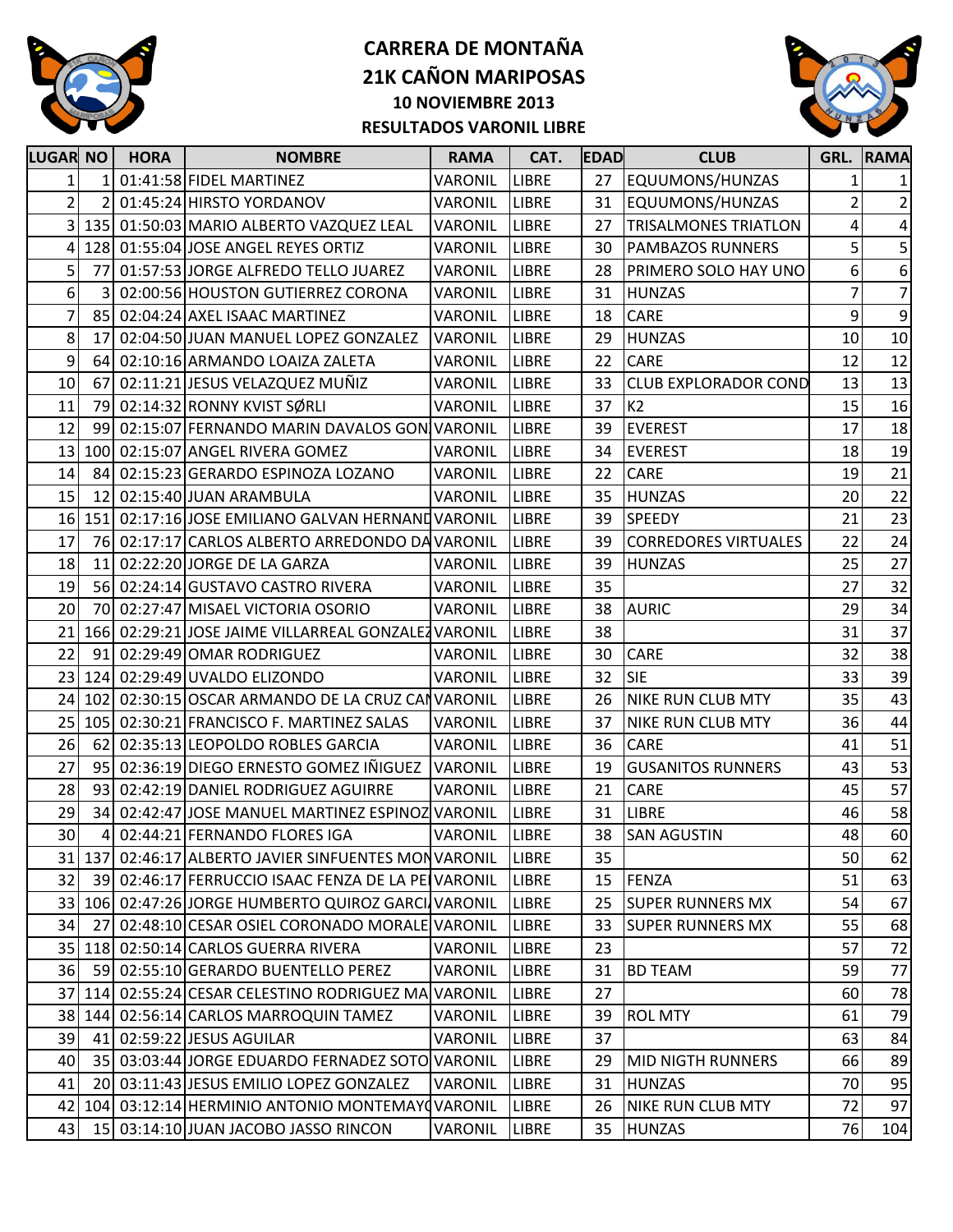

## **CARRERA DE MONTAÑA 21K CAÑON MARIPOSAS 10 NOVIEMBRE 2013 RESULTADOS VARONIL LIBRE**



| <b>LUGAR NO</b> | <b>HORA</b> | <b>NOMBRE</b>                                        | <b>RAMA</b>     | CAT.         | <b>EDAD</b> | <b>CLUB</b>              | GRL. | <b>RAMA</b> |
|-----------------|-------------|------------------------------------------------------|-----------------|--------------|-------------|--------------------------|------|-------------|
|                 |             | 44 107 03:17:32 MAURICIO ANTONIO GONZALEZ GOVARONIL  |                 | <b>LIBRE</b> | 23          |                          | 79   | 107         |
| 45              |             | 80 03:18:05 ALEJANDRO ZAVALA ROSAS                   | <b>VARONIL</b>  | <b>LIBRE</b> | 23          | <b>LIBRE</b>             | 80   | 108         |
| 46              |             | 30 03:18:52 HERNALDO LAZCANO MORENO                  | <b>VARONIL</b>  | <b>LIBRE</b> | 39          | <b>CARE</b>              | 81   | 109         |
| 47              |             | 92 03:19:00 ERICK ALEXIS JUAREZ RUIZ                 | VARONIL         | <b>LIBRE</b> | 21          | CARE                     | 82   | 110         |
| 48              |             | 81 03:23:44 ADRIAN LOZANO MARTINEZ                   | VARONIL         | <b>LIBRE</b> | 30          |                          | 87   | 119         |
|                 |             | 49 111 03:36:42 ANGEL ARTURO GUITERREZ FLORE VARONIL |                 | <b>LIBRE</b> | 30          | CARE                     | 92   | 126         |
|                 |             | 50 109 03:41:19 DARIO RODRIGUEZ RODRIGUEZ            | <b>VARONIL</b>  | <b>LIBRE</b> | 24          | <b>NIKE RUN CLUB MTY</b> | 94   | 129         |
| 51              |             | 121 03:42:35 DAVID GONZALEZ UMANZOR                  | <b>VARONIL</b>  | <b>LIBRE</b> | 34          | <b>SIE</b>               | 95   | 130         |
| 52              |             | 87 03:46:04 JESUS ARTURO MARTINEZ RAMIRE VARONIL     |                 | <b>LIBRE</b> | 32          |                          | 96   | 131         |
| 53              |             | 88 03:46:04 EDER ALEXIS VAZQUEZ CARRERA              | <b>VARONIL</b>  | <b>LIBRE</b> | 30          |                          | 97   | 132         |
| 54              |             | 28 03:46:39 ARTURO GARCIA BUSTAMANTE                 | <b>VARONIL</b>  | <b>LIBRE</b> | 33          | CARE                     | 98   | 133         |
| 55              |             | 29 03:53:09 FREDERIC MICHE                           | <b>VARONIL</b>  | <b>LIBRE</b> | 38          | <b>CARE</b>              | 99   | 136         |
| 56              |             | 53 03:57:45 GERARDO RAFAEL FLORES DE LA GVARONIL     |                 | <b>LIBRE</b> | 39          |                          | 100  | 138         |
| 57              |             | 65 04:11:09 ALFREDO ELLIOTT ORTIZ SANCHEX VARONIL    |                 | <b>LIBRE</b> | 30          | CARE                     | 105  | 146         |
| 58              |             | 66 04:24:06 LUIS ANTONIO FALCON GARCUA               | <b>VARONIL</b>  | <b>LIBRE</b> | 21          | <b>CARE</b>              | 106  | 147         |
|                 |             | 59 122 04:24:22 LAZARO VILLARREAL ELIZONDO           | <b>VARONIL</b>  | <b>LIBRE</b> | 38          | <b>SIE</b>               | 107  | 148         |
|                 |             | 60 140 04:37:11 ARTURO GONZALEZ ZUÑIGA               | <b>VARONIL</b>  | <b>LIBRE</b> | 37          |                          | 108  | 150         |
|                 |             | 61   141   04:37:12 JJUAN CARLOS GALLEGOS ZUÑIGA     | <b>IVARONIL</b> | <b>LIBRE</b> | 38          |                          | 109  | 151         |
|                 |             | 62 138 05:05:10 GERARDO ANTONIO ASCENCIO ROVARONIL   |                 | <b>LIBRE</b> | 30          |                          | 110  | 152         |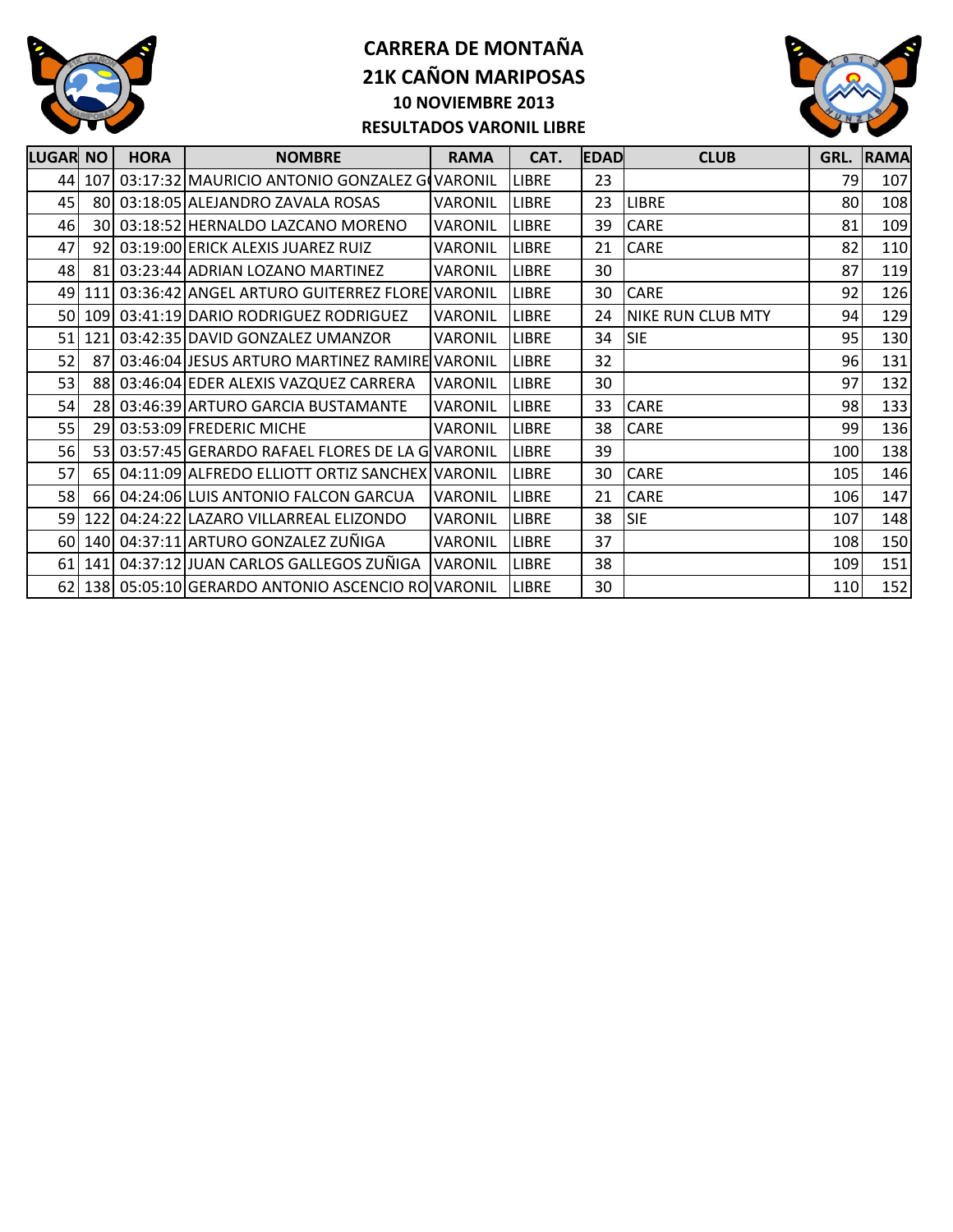

### **CARRERA DE MONTAÑA 21K CAÑON MARIPOSAS 10 NOVIEMBRE 2013 RESULTADOS VARONIL MASTER**



| <b>MASTER</b><br>01:48:45 132 DAVID NAJERA ARRIAGA<br>VARONIL<br><b>STEEL RUNNERS</b><br>41<br>3<br>8<br><b>EVEREST</b><br>02:03:02 101 ALEX VILLARREAL PARRAS<br><b>VARONIL</b><br><b>MASTER</b><br>40<br>11<br>3<br>02:07:53 134 JESUS ROBERTO BUSTOS NAJERA<br><b>VARONIL</b><br><b>MASTER</b><br>40<br><b>LIBRE</b><br>02:11:53 161 FRANCISCO CAMARILLO ALEJANDR VARONIL<br><b>MASTER</b><br>44<br>14<br>4<br>02:14:52 113 ALEJANDRO ROBLES GARAY<br>VARONIL<br><b>MASTER</b><br>41<br>16<br>23<br>02:17:38<br>FENZA<br>38 FERRUCCIO FENZA CONGIU<br>VARONIL<br><b>MASTER</b><br>43<br>6<br>24<br>02:18:31<br>25 SERGIO PALACIOS<br>VARONIL<br><b>MASTER</b><br>40<br><b>VERTIMANIA</b><br>26<br>02:22:33<br>10 ARMANDO RANGEL GONZALEZ<br><b>VARONIL</b><br><b>MASTER</b><br>44<br><b>HUNZAS</b><br>8 | 3<br>8<br>11<br>15<br>17<br>25<br>26<br>30<br>33<br>40 |
|------------------------------------------------------------------------------------------------------------------------------------------------------------------------------------------------------------------------------------------------------------------------------------------------------------------------------------------------------------------------------------------------------------------------------------------------------------------------------------------------------------------------------------------------------------------------------------------------------------------------------------------------------------------------------------------------------------------------------------------------------------------------------------------------------------|--------------------------------------------------------|
|                                                                                                                                                                                                                                                                                                                                                                                                                                                                                                                                                                                                                                                                                                                                                                                                            |                                                        |
|                                                                                                                                                                                                                                                                                                                                                                                                                                                                                                                                                                                                                                                                                                                                                                                                            | 35                                                     |
|                                                                                                                                                                                                                                                                                                                                                                                                                                                                                                                                                                                                                                                                                                                                                                                                            |                                                        |
|                                                                                                                                                                                                                                                                                                                                                                                                                                                                                                                                                                                                                                                                                                                                                                                                            |                                                        |
|                                                                                                                                                                                                                                                                                                                                                                                                                                                                                                                                                                                                                                                                                                                                                                                                            |                                                        |
|                                                                                                                                                                                                                                                                                                                                                                                                                                                                                                                                                                                                                                                                                                                                                                                                            |                                                        |
|                                                                                                                                                                                                                                                                                                                                                                                                                                                                                                                                                                                                                                                                                                                                                                                                            |                                                        |
|                                                                                                                                                                                                                                                                                                                                                                                                                                                                                                                                                                                                                                                                                                                                                                                                            |                                                        |
| 9<br>02:26:52<br>43<br>28<br>167 GUSTAVO DE LA TORRE TAMEZ<br><b>VARONIL</b><br><b>MASTER</b>                                                                                                                                                                                                                                                                                                                                                                                                                                                                                                                                                                                                                                                                                                              |                                                        |
| 30<br>10 02:28:24<br>52 GUILLERMO DURAN<br>VARONIL<br><b>MASTER</b><br>40<br>LOS JUEVES RUNNING TEA                                                                                                                                                                                                                                                                                                                                                                                                                                                                                                                                                                                                                                                                                                        |                                                        |
| 02:29:50<br>34<br>47 RAMON ESCOBEDO MARTINEZ<br>VARONIL<br><b>MASTER</b><br>41<br>LOS JUEVES RUNNING TEA<br>11 <sup>1</sup>                                                                                                                                                                                                                                                                                                                                                                                                                                                                                                                                                                                                                                                                                |                                                        |
| 37<br>02:30:30 149 MARCELO ALANIS<br>VARONIL<br><b>MASTER</b><br><b>DUENDES</b><br>12<br>44                                                                                                                                                                                                                                                                                                                                                                                                                                                                                                                                                                                                                                                                                                                | 45                                                     |
| 02:33:07<br>38<br>40 OSCAR LOPEZ BARBACHANO<br><b>VARONIL</b><br><b>MASTER</b><br>40<br>13 <sup>1</sup>                                                                                                                                                                                                                                                                                                                                                                                                                                                                                                                                                                                                                                                                                                    | 47                                                     |
| 02:33:52<br>133 ABRAHAM MORENO REYES<br>51<br>39<br>14<br>VARONIL<br><b>MASTER</b><br><b>STEEL RUNNERS</b>                                                                                                                                                                                                                                                                                                                                                                                                                                                                                                                                                                                                                                                                                                 | 48                                                     |
| 02:34:33 150 RICARDO ESPINOSA ALAVAREZ<br>VARONIL<br><b>MASTER</b><br>53<br><b>CARE</b><br>40<br>15 <sub>l</sub>                                                                                                                                                                                                                                                                                                                                                                                                                                                                                                                                                                                                                                                                                           | 49                                                     |
| 42<br>02:35:48<br>50<br><b>CARE</b><br>63 RICARDO LOPEZ GARCIA<br>VARONIL<br><b>MASTER</b><br>16I                                                                                                                                                                                                                                                                                                                                                                                                                                                                                                                                                                                                                                                                                                          | 52                                                     |
| 17<br>02:41:04<br>136 CHRISTIAN RODRIGUEZ BATTISON<br><b>VARONIL</b><br><b>MASTER</b><br>44<br><b>CORREDORES DEL VALLE</b><br>44                                                                                                                                                                                                                                                                                                                                                                                                                                                                                                                                                                                                                                                                           | 56                                                     |
| 18 02:44:13 164 SERGIO TAMEZ<br>47<br>VARONIL<br><b>MASTER</b><br>40<br><b>HUNZAS</b>                                                                                                                                                                                                                                                                                                                                                                                                                                                                                                                                                                                                                                                                                                                      | 59                                                     |
| 86 CESAR A. MARTINEZ SALDAÑA<br>K2<br>02:44:55<br><b>VARONIL</b><br>44<br>49<br>19<br><b>MASTER</b>                                                                                                                                                                                                                                                                                                                                                                                                                                                                                                                                                                                                                                                                                                        | 61                                                     |
| 52<br>14 JORGE ALBERTO GONZALEZ MARTIVARONIL<br>02:47:21<br><b>MASTER</b><br><b>GUSANITOS RUNNERS</b><br>20<br>47                                                                                                                                                                                                                                                                                                                                                                                                                                                                                                                                                                                                                                                                                          | 65                                                     |
| 02:47:26<br>CARE<br>53<br>21<br>61 JOSE LUIS FARIAS GAYTAN<br>VARONIL<br><b>MASTER</b><br>45                                                                                                                                                                                                                                                                                                                                                                                                                                                                                                                                                                                                                                                                                                               | 66                                                     |
| 02:49:53<br>24 MARIO CALZADA<br><b>VARONIL</b><br><b>MASTER</b><br>56<br>22<br>40<br>VERTIMANIA                                                                                                                                                                                                                                                                                                                                                                                                                                                                                                                                                                                                                                                                                                            | 70                                                     |
| 02:50:28<br>23<br>44 LUIS LAURO JASSO CISNERNOS<br><b>VARONIL</b><br><b>MASTER</b><br>48<br><b>TRIREX</b><br>58                                                                                                                                                                                                                                                                                                                                                                                                                                                                                                                                                                                                                                                                                            | 74                                                     |
| 62<br>24<br>02:56:19<br>31 JAIME MERCADO BOTELLO<br>VARONIL<br><b>MASTER</b><br>44                                                                                                                                                                                                                                                                                                                                                                                                                                                                                                                                                                                                                                                                                                                         | 80                                                     |
| 64<br>03:01:37<br>162 DAVID EUGENIO MONTEMAYOR C VARONIL<br><b>MASTER</b><br>45<br><b>SAN AGUSTIN</b><br>25                                                                                                                                                                                                                                                                                                                                                                                                                                                                                                                                                                                                                                                                                                | 85                                                     |
| 03:02:26<br>68<br><b>LIBRE</b><br>65<br>26<br>75 JESUS ROBLEDO GUEL<br>VARONIL<br><b>MASTER</b>                                                                                                                                                                                                                                                                                                                                                                                                                                                                                                                                                                                                                                                                                                            | 86                                                     |
| 67<br>27<br>03:03:44<br>37 LIZZETH FERNADEZ SOTO<br>VARONIL<br><b>MASTER</b><br><b>MID NIGTH RUNNERS</b><br>26                                                                                                                                                                                                                                                                                                                                                                                                                                                                                                                                                                                                                                                                                             | 90                                                     |
| 03:05:53<br>50<br>28<br>82 JAVIER CANALES GARZA<br>VARONIL<br><b>MASTER</b><br><b>CIRCULO MERCANTIL</b><br>68                                                                                                                                                                                                                                                                                                                                                                                                                                                                                                                                                                                                                                                                                              | 92                                                     |
| 29<br>03:07:08<br>74 ROBERTO GARZA VIZCAYA<br>69<br>VARONIL<br><b>MASTER</b><br>41                                                                                                                                                                                                                                                                                                                                                                                                                                                                                                                                                                                                                                                                                                                         | 93                                                     |
| 30 03:12:06 170 JOSE RAMON POO DIAZ<br>50<br>SPEEDY<br>71<br><b>VARONIL</b><br><b>MASTER</b>                                                                                                                                                                                                                                                                                                                                                                                                                                                                                                                                                                                                                                                                                                               | 96                                                     |
| 31 03:12:35 147 BENITO RETANA GUERRERO<br><b>MASTER</b><br><b>SIGMA</b><br>VARONIL<br>73<br>49                                                                                                                                                                                                                                                                                                                                                                                                                                                                                                                                                                                                                                                                                                             | 98                                                     |
| 32 03:13:04<br>74<br>42 PEDRO ALVAREZ GONZALEZ<br>VARONIL<br><b>MASTER</b><br><b>CEMEX</b><br>43                                                                                                                                                                                                                                                                                                                                                                                                                                                                                                                                                                                                                                                                                                           | 101                                                    |
| 03:13:18 148 MARCO ANTONIO OVALLE SANDO VARONIL<br>75<br>33<br><b>MASTER</b><br>50<br><b>SIGMA</b>                                                                                                                                                                                                                                                                                                                                                                                                                                                                                                                                                                                                                                                                                                         | 102                                                    |
| 03:15:16<br>46 FRANCISCO MONCAYO RODRIGUE VARONIL<br><b>MASTER</b><br>77<br>40<br><b>LOS JUEVES RUNNING TEA</b><br>34                                                                                                                                                                                                                                                                                                                                                                                                                                                                                                                                                                                                                                                                                      | 105                                                    |
| 35 03:16:50<br>48 DAVID DEL BOSQUE<br>VARONIL<br><b>MASTER</b><br>40<br>LOS JUEVES RUNNING TEA<br>78                                                                                                                                                                                                                                                                                                                                                                                                                                                                                                                                                                                                                                                                                                       | 106                                                    |
| 36 03:19:03<br>90 RAMIRO GARZA SANCHEZ<br>VARONIL<br><b>MASTER</b><br>83<br>40<br><b>CARE</b>                                                                                                                                                                                                                                                                                                                                                                                                                                                                                                                                                                                                                                                                                                              | 111                                                    |
| 37 03:19:14<br>89 JOSE GERARDO GONZALEZ SALAZA VARONIL<br><b>MASTER</b><br>40<br>84                                                                                                                                                                                                                                                                                                                                                                                                                                                                                                                                                                                                                                                                                                                        | 112                                                    |
| 03:20:38<br>85<br>38<br>73 JORGE DEL BARCO LICONA<br>VARONIL<br><b>MASTER</b><br>44<br><b>HUNZAS</b>                                                                                                                                                                                                                                                                                                                                                                                                                                                                                                                                                                                                                                                                                                       | 116                                                    |
| 03:22:53<br>50 RAFAEL NAJERA<br>VARONIL<br><b>MASTER</b><br>39<br>40<br>LOS JUEVES RUNNING TEA<br>86                                                                                                                                                                                                                                                                                                                                                                                                                                                                                                                                                                                                                                                                                                       | 118                                                    |
| 03:23:51<br>127 ADRIAN LOAIZA SEPULVEDA<br>VARONIL<br><b>MASTER</b><br>40<br>88<br>40I                                                                                                                                                                                                                                                                                                                                                                                                                                                                                                                                                                                                                                                                                                                     | 120                                                    |
| 03:25:09<br>45 DOMINGO BENAVIDES<br>VARONIL<br><b>MASTER</b><br><b>LOS JUEVES RUNNING TEA</b><br>89<br>41<br>40                                                                                                                                                                                                                                                                                                                                                                                                                                                                                                                                                                                                                                                                                            | 122                                                    |
| 03:25:09<br>51 OSCAR ZAVALA<br>VARONIL<br><b>MASTER</b><br>41<br><b>LOS JUEVES RUNNING TEA</b><br>90<br>42                                                                                                                                                                                                                                                                                                                                                                                                                                                                                                                                                                                                                                                                                                 | 123                                                    |
| 43 03:35:38<br>68 JOSE MANUEL RODRIGUEZ GARCIA VARONIL<br><b>MASTER</b><br>55<br><b>ALTUS</b><br>91                                                                                                                                                                                                                                                                                                                                                                                                                                                                                                                                                                                                                                                                                                        | 125                                                    |